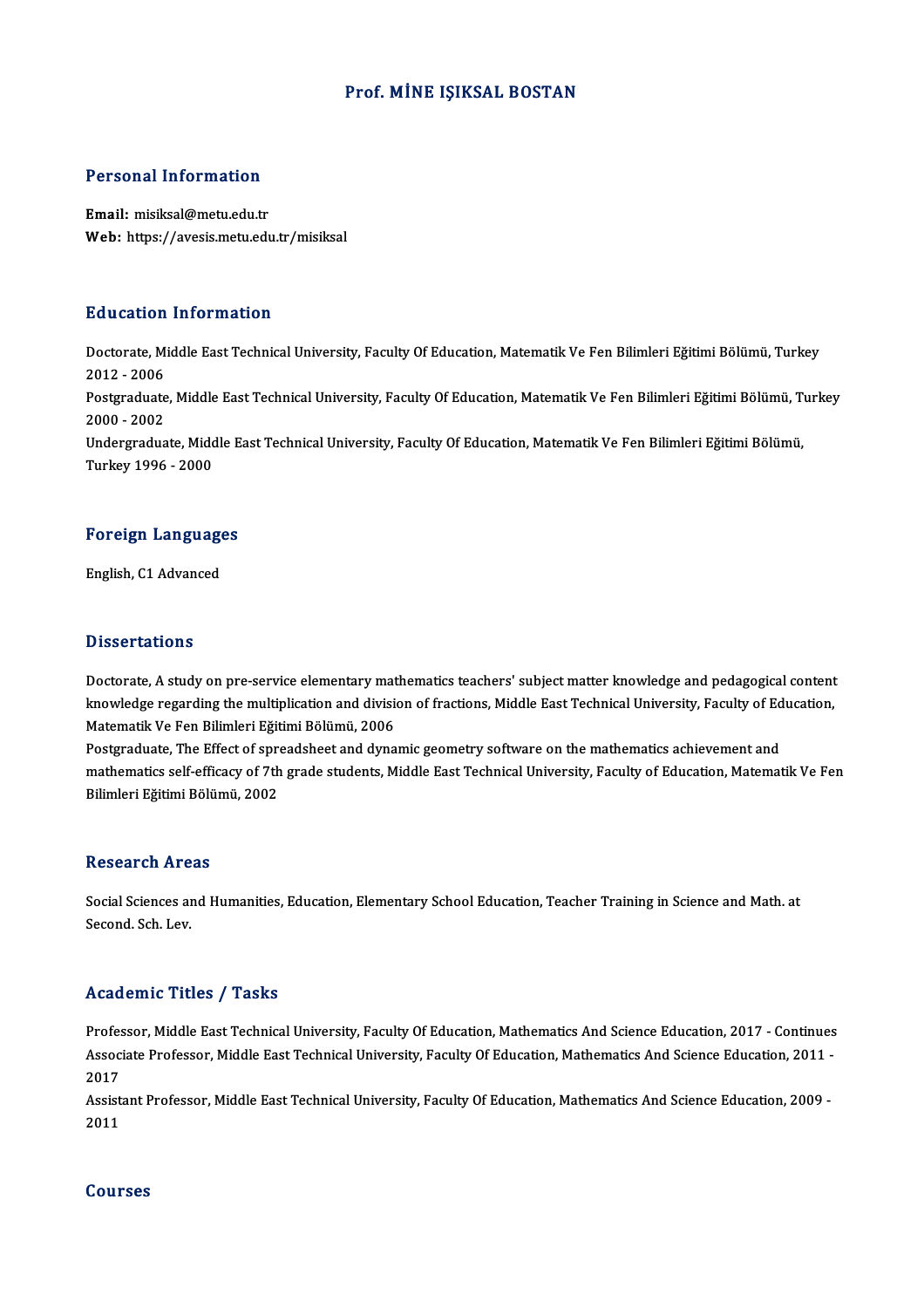#### Advising Theses

Advising Theses<br>Işıksal Bostan M., Investigation into prospective middle school mathematics teachers' noticing of students' algebraic<br>thinking within the context of nattern generalization. Pestgraduate, 7 ÖZEL (Student), 2 thinking a thoses<br>Isiksal Bostan M., Investigation into prospective middle school mathematics teachers' noticii<br>thinking within the context of pattern generalization, Postgraduate, Z.ÖZEL(Student), 2019<br>ISIKSAL POSTAN M. A Işıksal Bostan M., Investigation into prospective middle school mathematics teachers' noticing of students' algebra<br>thinking within the context of pattern generalization, Postgraduate, Z.ÖZEL(Student), 2019<br>IŞIKSAL BOSTAN thinking within the context of pattern generalization, Postgraduate, Z.ÖZEL(Student), 2019<br>IŞIKSAL BOSTAN M., An Investigation of 7th grade students' level of understanding in the statistical investigation<br>process, Postgra IŞIKSAL BOSTAN M., An Investigation of 7th grade students' level of understanding in the statistical investigation<br>process, Postgraduate, Ö.Öz(Student), 2019<br>Işıksal Bostan M., AN INVESTIGATION OF 7TH GRADE STUDENTS' LEVEL process, Postgraduate, Ö.Öz(Student), 2019<br>Işıksal Bostan M., AN INVESTIGATION OF 7TH GRADE STUDEN<br>INVESTIGATION PROCESS, Postgraduate, Ö.ÖZ(Student), 2019<br>Isıksal Bostan M. An investigation of prospective middle seboe Işıksal Bostan M., AN INVESTIGATION OF 7TH GRADE STUDENTS' LEVEL OF UNDERSTANDING IN THE STATISTIC<br>INVESTIGATION PROCESS, Postgraduate, Ö.ÖZ(Student), 2019<br>Işıksal Bostan M., An investigation of prospective middle school m INVESTIGATION PROCESS, Postgraduate, Ö.ÖZ(Student), 2019<br>Işıksal Bostan M., An investigation of prospective middle school mathematics teachers' argumentation, pro<br>geometric construction processes in the context of cognitiv Işıksal Bostan M., An investigation of prospective middle school mathematics teachers' argumentation, proof, and<br>geometric construction processes in the context of cognitive unity, Doctorate, E.DEMİRAY(Student), 2019<br>IŞIKS geometric construction processes in the context of cognitive unity, Doctorate, E.DEMİRAY(Student), 2019<br>IŞIKSAL BOSTAN M., An Investigation of 7th grade students' statistical literacy about the concepts of average and<br>vari IŞIKSAL BOSTAN M., An Investigation of 7th grade students' statistical literacy about the concepts of average and<br>variation on bar and line graphs, Postgraduate, E.Çatman(Student), 2018<br>IŞIKSAL BOSTAN M., An Analysis of pr variation on bar and line graphs, Postgraduate, E.Çatman(Student), 2018<br>IŞIKSAL BOSTAN M., An Analysis of prospective middle school mathematics teac<br>technology and paper-pencil environments, Doctorate, Ö.Erkek(Student), 20 IŞIKSAL BOSTAN M., An Analysis of prospective middle school mathematics teachers' argumentation structures in<br>technology and paper-pencil environments, Doctorate, Ö.Erkek(Student), 2017<br>IŞIKSAL BOSTAN M., AKYÜZ D., A Pre-s technology and paper-pencil environments, Doctorate, Ö.Erkek(Student), 2017<br>IŞIKSAL BOSTAN M., AKYÜZ D., A Pre-service mathematics teacher's technological pedagogical content knowledge<br>regarding different views of 3-d figu IŞIKSAL BOSTAN M., AKYÜZ D., A Pre-service mathematics teacher's technological pedagogical content knowledge<br>regarding different views of 3-d figures in geometry, Postgraduate, İ.Saralar(Student), 2016<br>IŞIKSAL BOSTAN M., I regarding different views of 3-d figures in geome<br>IŞIKSAL BOSTAN M., Investigation of attitudes of<br>lessons, Postgraduate, E.Aytekin(Student), 2015<br>ISIKSAL BOSTAN M. An Investigation inte middle IŞIKSAL BOSTAN M., Investigation of attitudes of middle grade students towards use of technology in mathematics<br>Iessons, Postgraduate, E.Aytekin(Student), 2015<br>IŞIKSAL BOSTAN M., An Investigation into middle school mathema lessons, Postgraduate, E.Aytekin(Student), 2015<br>IŞIKSAL BOSTAN M., An Investigation into middle school mathematics teachers" subject matter knowledge and<br>pedagogical content knowledge regarding the volume of 3D solids, Doc IŞIKSAL BOSTAN M., An Investigation into middle school mathematics teachers" subject matter knowledge and<br>pedagogical content knowledge regarding the volume of 3D solids, Doctorate, R.Tekin(Student), 2014<br>AKYÜZ D., IŞIKSAL pedagogical content knowledge regarding the volume of 3D solids, Doctorate, R.Tekin(Student), 2014<br>AKYÜZ D., IŞIKSAL BOSTAN M., The Effect of using dynamic geometry software on eight grade students' achivement<br>transformati AKYÜZ D., IŞIKSAL BOST/<br>transformation geometry<br>M.Buğra(Student), 2014<br>ISIKSAL POSTAN M. AR L transformation geometry, geometric thinking and attitudes toward mathematics and technology y, Postgraduate,<br>M.Buğra(Student), 2014<br>IŞIKSAL BOSTAN M., An Investigation of pre-service middle school mathematics teachers' ach IŞIKSAL BOSTAN M., An Investigation of pre-service middle school mathematics teachers' achievement levels in HASER Ç., IŞIKSAL BOSTAN M., An Investigation of private middle school students' common errors in the domain of area mathematical proof and the reasons of their wrong interpretations, Postgraduate, E.Demiray(Student), 2013<br>HASER Ç., IŞIKSAL BOSTAN M., An Investigation of private middle school students' common errors in the domain of a<br>an HASER Ç., IŞIKSAL BOSTAN M., An Investigation of private middle school s<br>and perimeter and the relationship between their geometry self-efficacy b<br>knowledge of area and perimeter, Postgraduate, N.Orhan(Student), 2013<br>ISIKS and perimeter and the relationship between their geometry self-efficacy beliefs and basic procedural and conceptual<br>knowledge of area and perimeter, Postgraduate, N.Orhan(Student), 2013<br>IŞIKSAL BOSTAN M., Elementary teache knowledge of area and perimeter, Postgraduate, N.Orhan(Student), 2013<br>IŞIKSAL BOSTAN M., Elementary teachers' and elementary mathematics teachers' perceptions of mathematically gifted<br>students, Postgraduate, S.Tütüncü(Stud IŞIKSAL BOSTAN M., Elementary teachers' and elementary mathematics teachers' perceptions of mathematically gifted concepts and operations, Postgraduate, N.Tarkan(Student), 2012 IŞIKSAL BOSTAN M., A Study on fifth grade students' mistakes, difficulties and misconceptions regarding basic<br>concepts and operations, Postgraduate, N.Tarkan(Student), 2012<br>IŞIKSAL BOSTAN M., The Effect of creative drama b

concepts and operations, Postgraduate, N.Tarkan(Student), 2012<br>IŞIKSAL BOSTAN M., The Effect of creative drama based instruction on seventh grade students' mathematics<br>achievement in probability concept and their attitudes IŞIKSAL BOSTAN M., The Effect of creative drama based instruction on seventh grade students' mathematics<br>achievement in probability concept and their attitudes toward mathematics, Postgraduate, A.Damla(Student), 2<br>CAKIROĞL achievement in probability concept and their attitudes toward mathematics, Postgraduate, A.Damla(Student), 2012<br>ÇAKIROĞLU E., IŞIKSAL BOSTAN M., The effect of creative drama based instruction on seventh grade students'<br>ach CAKIR<br>achiev<br>2011<br>HASEI achievement in ratio and proportion concepts and attitudes toward mathematics, Postgraduate, E.Debreli(Student),<br>2011<br>HASER Ç., IŞIKSAL BOSTAN M., Construction of a mathematics related belief scale for elementary preservic

2011<br>HASER Ç., IŞIKSAL BOSTAN M., Construction of a r<br>teachers, Postgraduate, R.KAYAN(Student), 2011<br>ISIKSAL POSTAN M. CAKIROČLU E. The relations HASER Ç., IŞIKSAL BOSTAN M., Construction of a mathematics related belief scale for elementary preservice math<br>teachers, Postgraduate, R.KAYAN(Student), 2011<br>IŞIKSAL BOSTAN M., ÇAKIROĞLU E., The relationships among the pre

teachers, Postgraduate, R.KAYAN(Student), 2011<br>IŞIKSAL BOSTAN M., ÇAKIROĞLU E., The relationships among the preservice teachers' spatial visualization ability,<br>geometry self-efficacy, and spatial anxiety, Postgraduate, Ö.D IŞIKSAL BOSTAN M., ÇAKIROĞLU E., The relationships among the preservice teachers' spatial visualization ability,<br>geometry self-efficacy, and spatial anxiety, Postgraduate, Ö.Dursun(Student), 2010<br>IŞIKSAL BOSTAN M., A case

geometry self-efficacy, and spatial anxiety, Postgraduate, Ö.Dursun(<br>IŞIKSAL BOSTAN M., A case study on the aspects of classroom disco<br>elementary boarding school, Postgraduate, Ş.Şahin(Student), 2009<br>ISIKSAL BOSTAN M. Inve IŞIKSAL BOSTAN M., A case study on the aspects of classroom discourse in a fifth grade mathematics class in a region<br>elementary boarding school, Postgraduate, Ş.Şahin(Student), 2009<br>IŞIKSAL BOSTAN M., Investigation of the

elementary boarding school, Postgraduate, Ş.Şahin(Student), 2009<br>IŞIKSAL BOSTAN M., Investigation of the change in sixth grade students' problem solving abilities, attitude towards<br>problem solving and attitude toward mathe IŞIKSAL BOSTAN M., Investigation of t<br>problem solving and attitude toward<br>Postgraduate, V.Yıldız(Student), 2008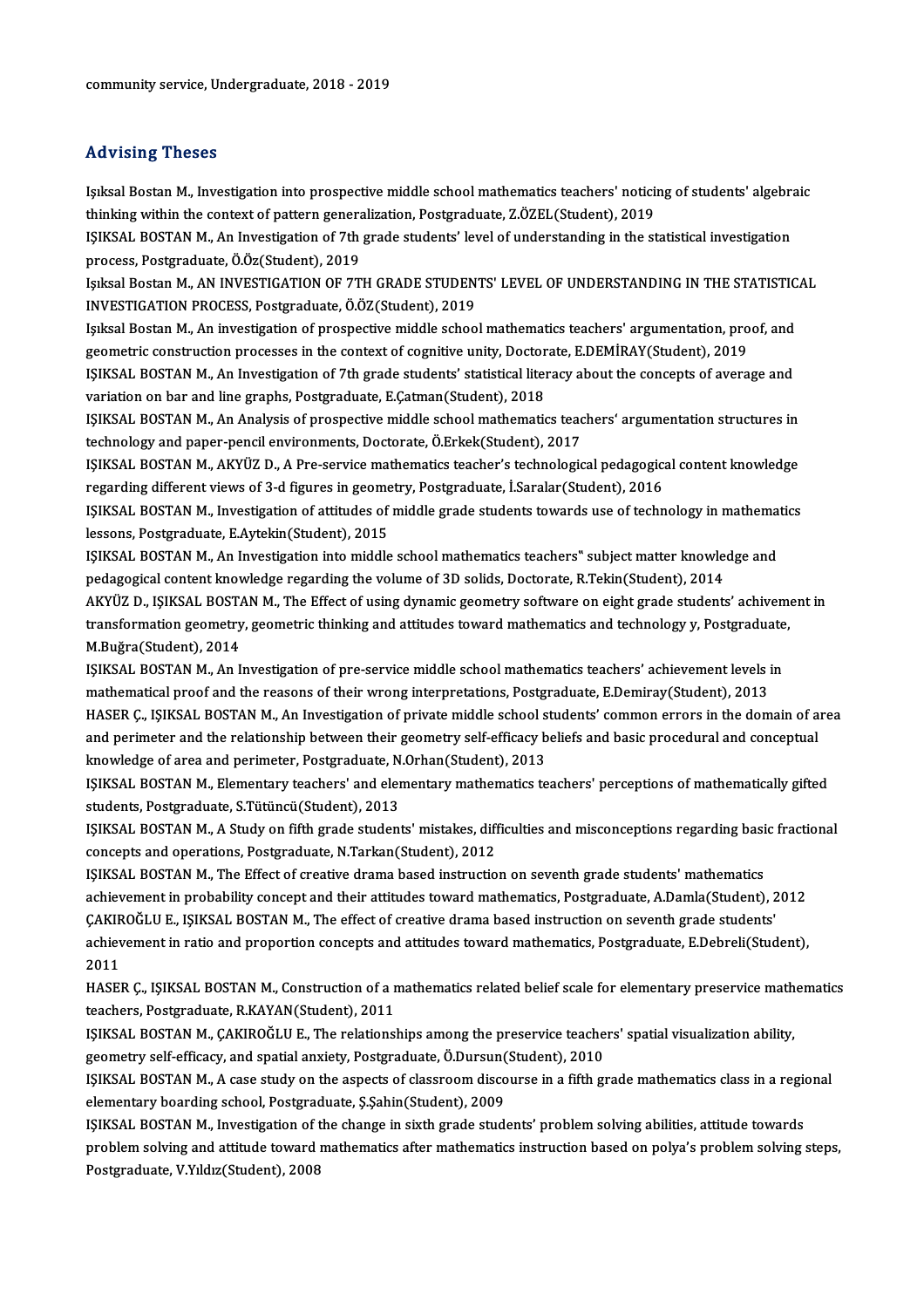#### **Jury Memberships**

**Jury Memberships**<br>PhD Thesis Monitoring Committee Member, PhD Thesis Monitoring Committee Member, Orta Doğu Teknik Üniversitesi,<br>February 2020 PhD Thesis Monitor<br>February, 2020<br>PhD Thesis Moni PhD Thesis Monitoring Committee Member, PhD Thesis Monitoring Committee Member, Orta Doğu Teknik Üniversite:<br>February, 2020<br>PhD Thesis Monitoring Committee Member, PhD Thesis Monitoring Committee Member, Gazi Üniversitesi,

Febru<br>PhD T<br>2019<br>פרט PhD Thesis Monitoring Committee Member, PhD Thesis Monitoring Committee Member, Gazi Üniversitesi, December,<br>2019<br>PhD Thesis Monitoring Committee Member, PhD Thesis Monitoring Committee Member, Gazi Üniversitesi, June, 201

2019<br>PhD Thesis Monitoring Committee Member, PhD Thesis Monitoring Committee Member, Gazi Üniversitesi, June, 2019<br>Doctorate, Doctorate, Hacettepe Üniversitesi, June, 2019 PhD Thesis Monitoring Committee Member, PhD Thesis Monitoring Committee Member, Gazi Üniversitesi, June, 2019<br>Doctorate, Doctorate, Hacettepe Üniversitesi, June, 2019<br>PhD Thesis Monitoring Committee Member, PhD Thesis Moni

Docto<br>PhD T<br>2019

# Articles Published in Journals That Entered SCI, SSCI and AHCI Indexes

- rticles Published in Journals That Entered SCI, SSCI and AHCI Indexes<br>I. Development of Prospective Teachers' Noticing Skills Within Initial Teacher Education<br>Tekin Sitreve B. Kaiser G. ISIKSAL POSTAN M. Text Tuberbard in Journals That Enter<br>Development of Prospective Teachers' No<br>Tekin-Sitrava R., Kaiser G., IŞIKSAL BOSTAN M.<br>INTERNATIONAL IQUENAL OF SCIENCE AND N Tekin-Sitrava R., Kaiser G., IŞIKSAL BOSTAN M.<br>INTERNATIONAL JOURNAL OF SCIENCE AND MATHEMATICS EDUCATION, 2021 (Journal Indexed in SSCI)
- Tekin-Sitrava R., Kaiser G., IŞIKSAL BOSTAN M.<br>INTERNATIONAL JOURNAL OF SCIENCE AND MATHEMATICS EDUCATION, 2021 (Journal Indexed in SSCI)<br>II. Types of Global Argumentation Structures in Conjecture-Generation Activities INTERNATIONAL JOURNAL OF SCIENCE AN<br>Types of Global Argumentation Struct<br>DEMİRAY E., IŞIKSAL BOSTAN M., SAYGI E.<br>INTERNATIONAL JOURNAL OF SCIENCE AN Types of Global Argumentation Structures in Conjecture-Generation Activities Regarding Geor<br>DEMİRAY E., IŞIKSAL BOSTAN M., SAYGI E.<br>INTERNATIONAL JOURNAL OF SCIENCE AND MATHEMATICS EDUCATION, 2021 (Journal Indexed in SSCI) DEMİRAY E., IŞIKSAL BOSTAN M., SAYGI E.<br>INTERNATIONAL JOURNAL OF SCIENCE AND MATHEMATICS EDUCATION, 2021 (Journal<br>III. Seventh Graders' Statistical Literacy: an Investigation on Bar and Line Graphs
- INTERNATIONAL JOURNAL OF SCIENCE<br>Seventh Graders' Statistical Literac<br>CATMAN AKSOY E., IŞIKSAL BOSTAN M.<br>INTERNATIONAL JOURNAL OF SCIENCE Seventh Graders' Statistical Literacy: an Investigation on Bar and Line Graphs<br>ÇATMAN AKSOY E., IŞIKSAL BOSTAN M.<br>INTERNATIONAL JOURNAL OF SCIENCE AND MATHEMATICS EDUCATION, vol.19, no.2, pp.397-418, 2021 (Journal<br>Indeved CATMAN AKSOY<br>INTERNATIONAL<br>Indexed in SSCI)<br>An In Sorvice B INTERNATIONAL JOURNAL OF SCIENCE AND MATHEMATICS EDUCATION, vol.19, no.2, pp.397-418, 2021 (Journa<br>Indexed in SSCI)<br>IV. An In-Service Primary Teacher's Responses to Unexpected Moments in the Mathematics Classroom
- Indexed in SSCI)<br>An In-Service Primary Teacher's Respons<br>COŞKUN S. D. , IŞIKSAL BOSTAN M., Rowland T.<br>INTERNATIONAL JOURNAL OF SCIENCE AND M An In-Service Primary Teacher's Responses to Unexpected Moments in the Mathematics Classroom<br>COŞKUN S. D. , IŞIKSAL BOSTAN M., Rowland T.<br>INTERNATIONAL JOURNAL OF SCIENCE AND MATHEMATICS EDUCATION, vol.19, no.1, pp.193-213 COSKUN S. D. , ISI<br>INTERNATIONAL<br>Indexed in SSCI)<br>Sources of pres INTERNATIONAL JOURNAL OF SCIENCE AND MATHEMATICS EDUCATION, vol.19, no.1, pp.193-213, 2021 (Journal Indexed in SSCI)<br>V. Sources of preservice teachers' self-efficacy in the context of a mathematics teaching methods<br>Course
- Indexed<br>Source:<br>course<br><sup>Vuroki i</sub></sup> Sources of preservice teachers' self-effic<br>course<br>Yurekli B., IŞIKSAL BOSTAN M., ÇAKIROĞLU E.<br>JOUPNAL OF EDUCATION EOP TEACHING YOL

course<br>Yurekli B., IŞIKSAL BOSTAN M., ÇAKIROĞLU E.<br>JOURNAL OF EDUCATION FOR TEACHING, vol.46, no.5, pp.631-645, 2020 (Journal Indexed in SSCI) Yurekli B., IŞIKSAL BOSTAN M., ÇAKIROĞLU E.<br>JOURNAL OF EDUCATION FOR TEACHING, vol.46, no.5, pp.631-645, 2020 (Journal Indexed in St<br>VI. Prospective Middle School Mathematics Teachers' Global Argumentation Structures<br>Friel **JOURNAL OF EDUCATION<br>Prospective Middle Sch<br>Erkek O., Işıksal Bostan M.<br>INTERNATIONAL JOURNA** 

Prospective Middle School Mathematics Teachers' Global Argumentation Structures<br>Erkek 0., Işıksal Bostan M.<br>INTERNATIONAL JOURNAL OF SCIENCE AND MATHEMATICS EDUCATION, vol.17, pp.613-633, 2019 (Journal<br>Indeved in SSCD Erkek O., Işıksal Bostan M.<br>INTERNATIONAL JOURNAL OF SCIENCE AND MATHEMATICS EDUCATION, vol.17, pp.613-633, 2019 (Journal<br>Indexed in SSCI) INTERNATIONAL JOURNAL OF SCIENCE AND MATHEMATICS EDUCATION, vol.17, pp.613-633, 2019 (Journal Indexed in SSCI)<br>VII. A Different Look at the Reasoning Process of Prospective Middle School Mathematics Teachers:<br>Clobal Argume

Indexed in SSCI)<br>A Different Look at the Reasoning<br>Global Argumentation Structures<br>Frisk O, ISIKSAL ROSTAN M **A Different Look at the Re<br>Global Argumentation Stri<br>Erkek O., IŞIKSAL BOSTAN M.<br>ECITIM VE BILIM EDUCATION** Global Argumentation Structures<br>Erkek O., IŞIKSAL BOSTAN M.<br>EGITIM VE BILIM-EDUCATION AND SCIENCE, vol.44, no.199, pp.75-101, 2019 (Journal Indexed in SSCI)<br>Middle Sebeel Students' Bessening in Nonlinear Brenertianal Brebl

### Erkek O., IŞIKSAL BOSTAN M.<br>EGITIM VE BILIM-EDUCATION AND SCIENCE, vol.44, no.199, pp.75-101, 2019 (Journal Indexed i<br>VIII. Middle School Students' Reasoning in Nonlinear Proportional Problems in Geometry EGITIM VE BILIM-E<br>Middle School Stu<br>AYAN R., Bostan M.<br>INTERNATIONAL IC Middle School Students' Reasoning in Nonlinear Proportional Problems in Geometry<br>AYAN R., Bostan M.<br>INTERNATIONAL JOURNAL OF SCIENCE AND MATHEMATICS EDUCATION, vol.16, no.3, pp.503-518, 2018 (Journal<br>Indexed in SSCD

AYAN R., Bostan M.<br>INTERNATIONAL JOURNAL OF SCIENCE AND MATHEMATICS EDUCATION, vol.16, no.3, pp.503-518, 2018 (Jour<br>Indexed in SSCI)<br>IX. Investigating self-efficacy, anxiety, attitudes and mathematics achievement regarding INTERNATIONAL JOURNAL OF SCIENCE AND MATHEMATICS EDUCATION, vol.16, no.3, pp.503-518, 2018 (Jour<br>Indexed in SSCI)<br>IX. Investigating self-efficacy, anxiety, attitudes and mathematics achievement regarding gender and<br>school

# Indexed in SSCI)<br>Investigating s<br>school type school type<br>Recber S., Işıksal Bostan M., Koc Y.<br>ANALES DE PSICOLOGIA, vol.34, pp.41-51, 2018 (Journal Indexed in SCI)<br>Prospective Middle School Mathematics Teachers' Covariational

Recber S., Işıksal Bostan M., Koc Y.

## Recber S., Işıksal Bostan M., Koc Y.<br>ANALES DE PSICOLOGIA, vol.34, pp.41-51, 2018 (Journal Indexed in SCI)<br>X. Prospective Middle School Mathematics Teachers' Covariational Reasoning for Interpreting Dynamic<br>Fyonte Duning P ANALES DE PSICOLOGIA, vol.34, pp.4<br>Prospective Middle School Mathe<br>Events During Peer Interactions<br>Yoman Kannuggu S. Hlugov E. Jaksel Prospective Middle School Mathematics T<br>Events During Peer Interactions<br>Yemen-Karpuzcu S., Ulusoy F., Işıksal Bostan M.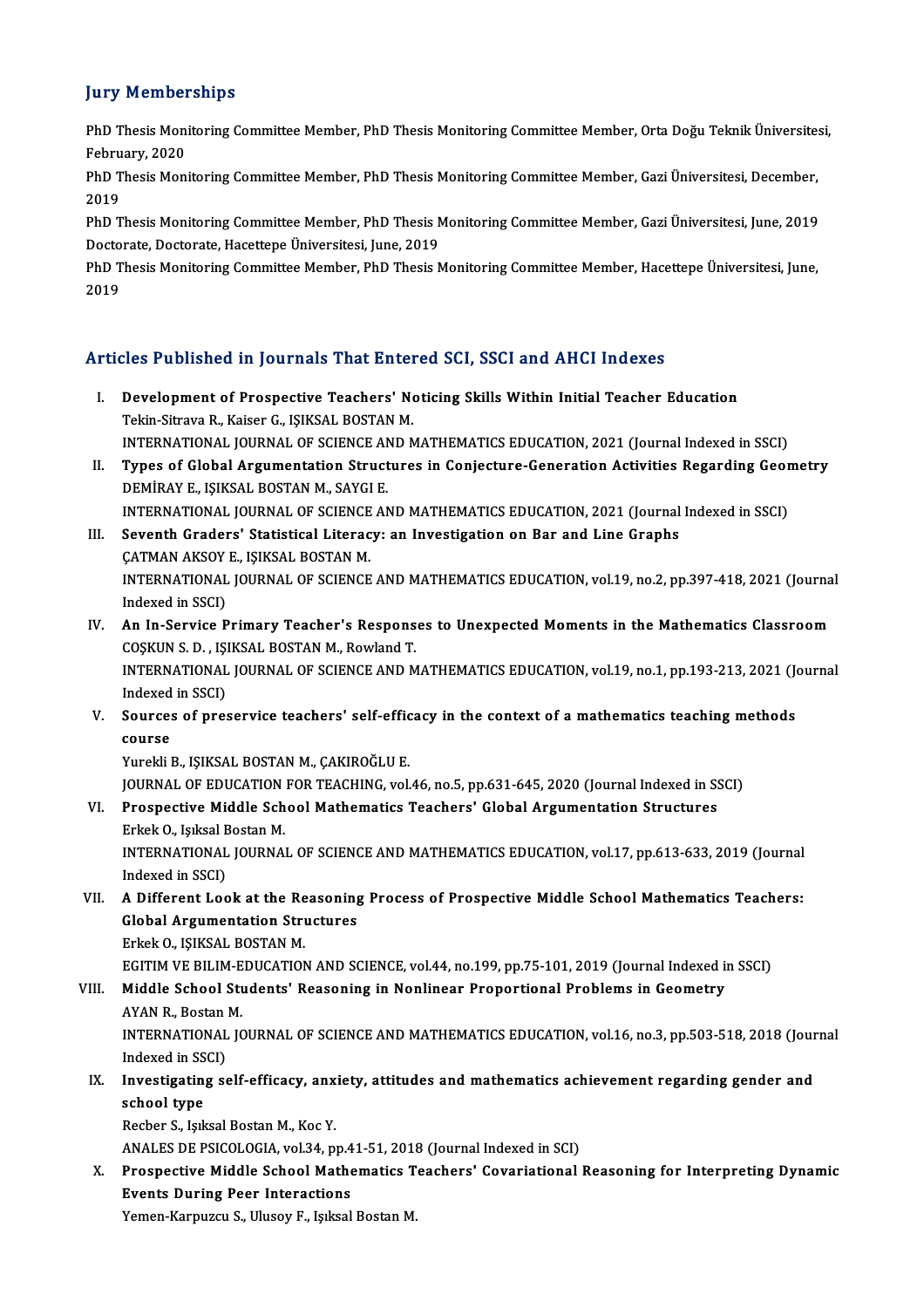INTERNATIONAL JOURNAL OF SCIENCE AND MATHEMATICS EDUCATION, vol.15, pp.89-108, 2017 (Journal INTERNATIONAL<br>Indexed in SSCI)<br>An Investigatio INTERNATIONAL JOURNAL OF SCIENCE AND MATHEMATICS EDUCATION, vol.15, pp.89-108, 2017 (Journal<br>Indexed in SSCI)<br>XI. An Investigation of Pre-service Middle School Mathematics Teachers' Ability to Conduct Valid Proofs,<br>Mathods

- Indexed in SSCI)<br>An Investigation of Pre-service Middle School Math<br>Methods Used, and Reasons for Invalid Arguments<br>Peminau E. Jaikaal Bestan M An Investigation of Pre-se<br>Methods Used, and Reaso<br>Demiray E., Işıksal Bostan M.<br>INTERNATIONAL IQURNAL C Methods Used, and Reasons for Invalid Arguments<br>Demiray E., Işıksal Bostan M.<br>INTERNATIONAL JOURNAL OF SCIENCE AND MATHEMATICS EDUCATION, vol.15, pp.109-130, 2017 (Journal<br>Indoved in SSCD Demiray E., Işıksa<br>INTERNATIONAL<br>Indexed in SSCI)<br>A Longitudinal INTERNATIONAL JOURNAL OF SCIENCE AND MATHEMATICS EDUCATION, vol.15, pp.109-130, 2017<br>Indexed in SSCI)<br>XII. A Longitudinal Study on Mathematics Teaching Efficacy: Which Factors (Un)Support the<br>Development?
- Indexed in SSCI)<br>A Longitudinal<br>Development?<br>Jaksel Bostan M A Longitudinal<br>Development?<br>Işıksal Bostan M.<br>EURASIA JOURNA
	-

Development?<br>Işıksal Bostan M.<br>EURASIA JOURNAL OF MATHEMATICS SCIENCE AND TECHNOLOGY EDUCATION, vol.12, pp.2085-2102, 2016<br>(Journal Indoved in SSCL) Işıksal Bostan M.<br>EURASIA JOURNAL OF MA<br>(Journal Indexed in SSCI)<br>Tunkish Prospective Mi

(Journal Indexed in SSCI)<br>XIII. Turkish Prospective Middle School Mathematics Teachers' Beliefs and Perceived Self-Efficacy Beliefs (Journal Indexed in SSCI)<br>Turkish Prospective Middle School Mathematics Teacher<br>Regarding the Use of Origami in Mathematics Education<br>Arslan O. Julisel Bostan M **Turkish Prospective Mid<br>Regarding the Use of Or<br>Arslan O., Işıksal Bostan M.<br>EURASIA JOURNAL OF MAT** 

Regarding the Use of Origami in Mathematics Education<br>Arslan O., Işıksal Bostan M.<br>EURASIA JOURNAL OF MATHEMATICS SCIENCE AND TECHNOLOGY EDUCATION, vol.12, pp.1533-1548, 2016<br>(Journal Indeved in SSCL) Arslan O., Işıksal Bostan M<br>EURASIA JOURNAL OF MA<br>(Journal Indexed in SSCI)<br>Investigating Effect of t (Journal Indexed in SSCI)

XIV. Investigating Effect of Origami-Based Instruction on Elementary Students' Spatial Skills and<br>Perceptions

Cakmak S., IŞIKSAL BOSTAN M., KOÇ Y.

JOURNAL OF EDUCATIONAL RESEARCH, vol.107, no.1, pp.59-68, 2014 (Journal Indexed in SSCI)

- XV. Pre-service Mathematics Teachers' Knowledge of History of Mathematics and Their Attitudes and JOURNAL OF EDUCATIONAL RESEARCH, vol.107, no.1, pp.59-68, 2014 (Journal Ind<br>Pre-service Mathematics Teachers' Knowledge of History of Mathematics<br>Beliefs Towards Using History of Mathematics in Mathematics Education<br>Alpeel Alpaslan M., Işıksal Bostan M., Haser Ç. Beliefs Towards Using History of Mathematics in Mathematics Edu<br>Alpaslan M., Işıksal Bostan M., Haser Ç.<br>SCIENCE & EDUCATION, vol.23, pp.159-183, 2014 (Journal Indexed in SCI)<br>Investigation of Heing Online Video Gese Dissu
- Alpaslan M., Işıksal Bostan M., Haser Ç.<br>SCIENCE & EDUCATION, vol.23, pp.159-183, 2014 (Journal Indexed in SCI)<br>XVI. Investigation of Using Online Video Case Discussions in Teacher Education: Sources of Evidence of<br>Mathema SCIENCE & EDUCATION, vol.23, pp.159-183, 2014 (Journal Indexed in SCI)<br>Investigation of Using Online Video Case Discussions in Teacher E<br>Mathematics Learning<br>Osmanoglu A., Koç Y., Işıksal Bostan M. Investigation of Using Online Vide<br>Mathematics Learning<br>Osmanoglu A., Koç Y., Işıksal Bostan M.<br>VURAM VE UVCULAMADA ECITIM PU Mathematics Learning<br>Osmanoglu A., Koç Y., Işıksal Bostan M.<br>KURAM VE UYGULAMADA EGITIM BILIMLERI, vol.13, pp.1295-1303, 2013 (Journal Indexed in SSCI)<br>Preservise Methematiss Teachers' Beliefs about the Nature of Teaching

XVII. Preservice Mathematics Teachers' Beliefs about the Nature of Teaching and Learning Mathematics<br>Kayan R., HASER C., ISIKSAL BOSTAN M. KURAM VE UYGULAMADA EGITIM BILIN<br>Preservice Mathematics Teachers' I<br>Kayan R., HASER Ç., ISIKSAL BOSTAN M.<br>ECITIM VE BILIM EDUCATION AND SCIE Preservice Mathematics Teachers' Beliefs about the Nature of Teaching and Learning Mather<br>Kayan R., HASER Ç., ISIKSAL BOSTAN M.<br>EGITIM VE BILIM-EDUCATION AND SCIENCE, vol.38, no.167, pp.179-195, 2013 (Journal Indexed in SS

# Kayan R., HASER Ç., ISIKSAL BOSTAN M.<br>EGITIM VE BILIM-EDUCATION AND SCIENCE, vol.38, no.167, pp.179-195, 2013 (Journal Inc<br>XVIII. The Development of Belief Scale about Using Origami in Mathematics Education EGITIM VE BILIM-EDUCATION AND<br>The Development of Belief Scale<br>Arslan O., Isıksal Bostan M., Şahin E.<br>HACETTEDE UNIVEDSITESI ECITIM

The Development of Belief Scale about Using Origami in Mathematics Education<br>Arslan O., Isıksal Bostan M., Şahin E.<br>HACETTEPE UNIVERSITESI EGITIM FAKULTESI DERGISI-HACETTEPE UNIVERSITY JOURNAL OF EDUCATION,<br>vol 28. pp.44.5 Arslan O., Isıksal Bostan M., Şahin E.<br>HACETTEPE UNIVERSITESI EGITIM FAKULTESI D<br>vol.28, pp.44-57, 2013 (Journal Indexed in SSCI)<br>Prespective Teachers' Natising with respec HACETTEPE UNIVERSITESI EGITIM FAKULTESI DERGISI-HACETTEPE UNIVERSITY JOURNAL OF EDUCATION,<br>vol.28, pp.44-57, 2013 (Journal Indexed in SSCI)<br>XIX. Prospective Teachers' Noticing with respect to the Student Roles underlined i

vol.28, pp.44-57, 2013 (Journal Indexed in SSCI<br>Prospective Teachers' Noticing with respe<br>Mathematics Program: Use of VideoCases<br>Osmanoğlu A. Jaksel Bestan M. Kes V. Prospective Teachers' Noticing wi<br>Mathematics Program: Use of Vide<br>Osmanoğlu A., Isıksal Bostan M., Koç Y.<br>FCITIM VE PILIM EDUCATION AND SC

Osmanoğlu A., Isıksal Bostan M., Koç Y.<br>EGITIM VE BILIM-EDUCATION AND SCIENCE, vol.37, pp.336-347, 2012 (Journal Indexed in SSCI)

Osmanoğlu A., Isıksal Bostan M., Koç Y.<br>EGITIM VE BILIM-EDUCATION AND SCIENCE, vol.37, pp.336-347, 2012 (Journal Indexed in SSCI)<br>XX. A Comparative Study on Undergraduate Students' Academic Motivation and Academic Self EGITIM VE BILIM<br>A Comparative<br>Isıksal Bostan M.<br>SPANISH JOUPNA A Comparative Study on Undergraduate Students' Academic Motivation and Ac<br>Isıksal Bostan M.<br>SPANISH JOURNAL OF PSYCHOLOGY, vol.13, pp.572-585, 2010 (Journal Indexed in SSCI)<br>The Bolationship Among Mathematics Teaching Effi

Isiksal Bostan M.<br>SPANISH JOURNAL OF PSYCHOLOGY, vol.13, pp.572-585, 2010 (Journal Indexed in SSCI)<br>XXI. The Relationship Among Mathematics Teaching Efficacy, Math Anxiety, and Mathematical Self-<br>Consent: The Case of T SPANISH JOURNAL OF PSYCHOLOGY, vol.13, pp.572-585, 2010 (Journal Indexed in SSCI)<br>The Relationship Among Mathematics Teaching Efficacy, Math Anxiety, and Ma<br>Concept: The Case of Turkish Pre-Service Elementary Teachers<br>Isik The Relationsh<br>Concept: The C<br>Isıksal Bostan M.<br>ASIA BACIEICED

ASIA-PACIFIC EDUCATION RESEARCHER, vol.19, pp.501-514, 2010 (Journal Indexed in SSCI)

Isıksal Bostan M.<br>ASIA-PACIFIC EDUCATION RESEARCHER, vol.19, pp.501-514, 2010 (Journal Indexed in SSCI)<br>XXII. A Study on Investigating 8th Grade Students' Reasoning Skills on Measurement: The Case of Cylinder<br>Isiksel M. ASIA-PACIFIC EDUCATION RESE<br>A Study on Investigating 8th<br>Isiksal M., KOÇ Y., Osmanoglu A.<br>ECITIM VE PH IM EDUCATION A Study on Investigating 8th Grade Students' Reasoning Skills on Measurement: The Case of Isiksal M., KOÇ Y., Osmanoglu A.<br>EGITIM VE BILIM-EDUCATION AND SCIENCE, vol.35, no.156, pp.61-70, 2010 (Journal Indexed in SSCI)<br>A S Isiksal M., KOÇ Y., Osmanoglu A.<br>EGITIM VE BILIM-EDUCATION AND SCIENCE, vol.35, no.156, pp.61-70, 2010 (Journal Indexed in SSCI)<br>XXIII. A Study on Investigating Eight Grade Students' Reasoning Skills on Measurement: Th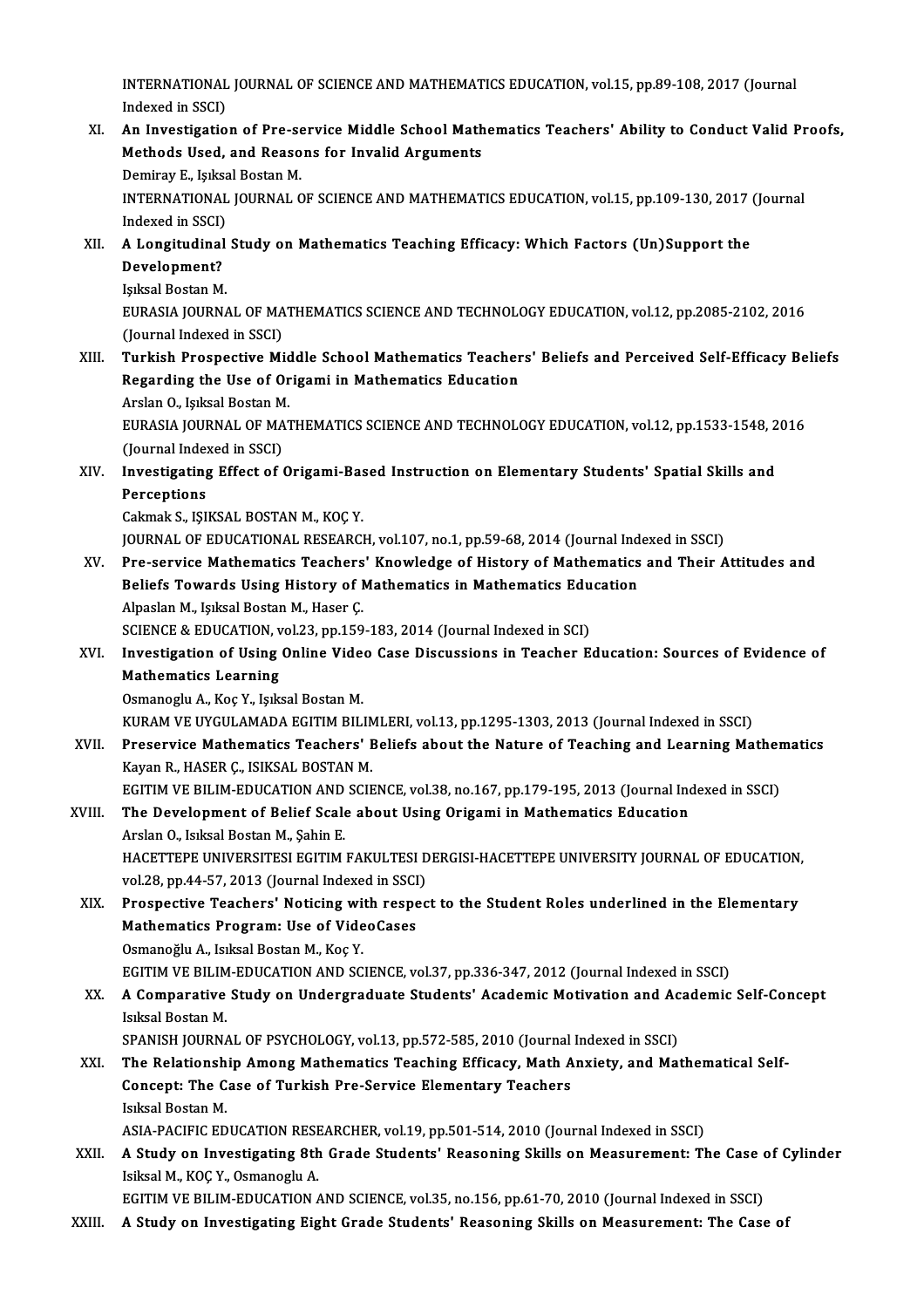Cylinder IsıksalBostanM.,KoçY.,OsmanoğluA. Cylinder<br>Isıksal Bostan M., Koç Y., Osmanoğlu A.<br>EGITIM VE BILIM-EDUCATION AND SCIENCE, vol.35, pp.16-25, 2010 (Journal Indexed in SSCI)<br>IN SERVICE ELEMENTARY SCHOOL TEACHERS' RELIEFS IN SCIENCE TEACHING RRA XXIV. IN-SERVICE ELEMENTARY SCHOOL TEACHERS' BELIEFS IN SCIENCE TEACHING PRACTICES<br>Sahin E., Işıksal Bostan M., Ertepinar H. EGITIM VE BILIM-EDUCATION AND SC<br>IN-SERVICE ELEMENTARY SCHOOL<br>Şahin E., Işıksal Bostan M., Ertepinar H.<br>HACETTERE UNIVERSITESI ECITIM FAL IN-SERVICE ELEMENTARY SCHOOL TEACHERS' BELIEFS IN SCIENCE TEACHING PRACTICES<br>Şahin E., Işıksal Bostan M., Ertepinar H.<br>HACETTEPE UNIVERSITESI EGITIM FAKULTESI DERGISI-HACETTEPE UNIVERSITY JOURNAL OF EDUCATION,<br>nn 296 306 3 Sahin E., Işıksal Bostan M., Ertepinar H.<br>HACETTEPE UNIVERSITESI EGITIM FAKULTI<br>pp.296-306, 2010 (Journal Indexed in SSCI)<br>The now Turkish early shildheed teach HACETTEPE UNIVERSITESI EGITIM FAKULTESI DERGISI-HACETTEPE UNIVERSITY JOURNA<br>pp.296-306, 2010 (Journal Indexed in SSCI)<br>XXV. The new Turkish early childhood teacher education curriculum: a brief outlook<br>Atay Turkan T. Kos V pp.296-306, 2010 (Journal Indexed in SSCI)<br>The new Turkish early childhood teacher education curriculum: a brief outlook<br>Atay-Turhan T., Koc Y., ISIKSAL BOSTAN M., Isiksal H. ASIA PACIFIC EDUCATION REVIEW, vol.10, no.3, pp.345-356, 2009 (Journal Indexed in SSCI) Atay-Turhan T., Koc Y., IŞIKSAL BOSTAN M., Isiksal H.<br>ASIA PACIFIC EDUCATION REVIEW, vol.10, no.3, pp.345-356, 2009 (Journal Indexed in SSCI)<br>XXVI. Preservice Elementary Teachers' Attitudes and Self-efficacy Beliefs toward ASIA PACIFIC EDUCATION REVIEW,<br>Preservice Elementary Teacher<br>ÇAKIROĞLU E., ISIKSAL BOSTAN M.<br>ECITIM VE PILIM EDUCATION AND Preservice Elementary Teachers' Attitudes and Self-efficacy Beliefs toward Mathematics<br>CAKIROĞLU E., ISIKSAL BOSTAN M.<br>EGITIM VE BILIM-EDUCATION AND SCIENCE, vol.34, no.151, pp.132-139, 2009 (Journal Indexed in SSCI)<br>MATHE CAKIROĞLU E., ISIKSAL BOSTAN M.<br>EGITIM VE BILIM-EDUCATION AND SCIENCE, vol.34, no.151, pp.132-139, 2009 (Journal Indexed in SSCI)<br>XXVII. MATHEMATICS ANXIETY AND MATHEMATICAL SELF-CONCEPT: CONSIDERATIONS IN PREPARING EGITIM VE BILIM-EDUCATION AND SCIENCE, vol.34, no.151, pp.132-139, 2009 (Journal Indexed in SSCI)<br>MATHEMATICS ANXIETY AND MATHEMATICAL SELF-CONCEPT: CONSIDERATIONS IN PREPAR<br>ELEMENTARY-SCHOOL TEACHERS<br>ISIKSAL BOSTAN M., Cu MATHEMATICS ANXIETY AND MATHEMATICAL<br>ELEMENTARY-SCHOOL TEACHERS<br>IŞIKSAL BOSTAN M., Curran J. M. , Koc Y., Askun C. S.<br>SOCIAL BEHAVIOR AND BERSONALITY vol 37 no 5 ELEMENTARY-SCHOOL TEACHERS<br>IŞIKSAL BOSTAN M., Curran J. M. , Koc Y., Askun C. S.<br>SOCIAL BEHAVIOR AND PERSONALITY, vol.37, no.5, pp.631-643, 2009 (Journal Indexed in SSCI)<br>PRESERVICE TEACHERS' KNOWLEDGE OF STUDENTS' COCNITI XXVIII. PRESERVICE TEACHERS' KNOWLEDGE OF STUDENTS' COGNITIVE PROCESSES ABOUT THE DIVISION<br>OF FRACTIONS SOCIAL BEHAVIO<br>PRESERVICE TE<br>OF FRACTIONS<br>Jolisel Besten M Işıksal Bostan M., Çakıroğlu E. OF FRACTIONS<br>Işıksal Bostan M., Çakıroğlu E.<br>HACETTEPE UNIVERSITESI EGITIM FAKULTESI DERGISI-HACETTEPE UNIVERSITY JOURNAL OF EDUCATION,<br>PR.35. PR.175, 195, 2008 (Journal Indoved in SSCI) Işıksal Bostan M., Çakıroğlu E.<br>HACETTEPE UNIVERSITESI EGITIM FAKULTESI DEI<br>no.35, pp.175-185, 2008 (Journal Indexed in SSCI)<br>İlköğretim matematik öğretmen adaylarının n HACETTEPE UNIVERSITESI EGITIM FAKULTESI DERGISI-HACETTEPE UNIVERSITY JOURNAL OF EDUCATION,<br>no.35, pp.175-185, 2008 (Journal Indexed in SSCI)<br>XXIX. İlköğretim matematik öğretmen adaylarının matematiğe ve matematik öğretimin no.35, p<br>İlköğre<br>algıları<br>Jeksel P İlk<mark>öğretim matematik öğre</mark><br>algıları<br>Isıksal Bostan M., Çakıroğlu E.<br>HACETTEDE UNIVERSITESI EC algıları<br>Isıksal Bostan M., Çakıroğlu E.<br>HACETTEPE UNIVERSITESI EGITIM FAKULTESI DERGISI-HACETTEPE UNIVERSITY JOURNAL OF EDUCATION,<br>VRL31 PR.74,84,2006 (Journal Indoved in SSCI) Isıksal Bostan M., Çakıroğlu E.<br>HACETTEPE UNIVERSITESI EGITIM FAKULTESI D<br>vol.31, pp.74-84, 2006 (Journal Indexed in SSCI)<br>The effect of spreadsheet and dunamis see HACETTEPE UNIVERSITESI EGITIM FAKULTESI DERGISI-HACETTEPE UNIVERSITY JOURNAL OF EDUCATION,<br>vol.31, pp.74-84, 2006 (Journal Indexed in SSCI)<br>XXX. The effect of spreadsheet and dynamic geometry software on the achievement an vol.31, pp.74-84, 2006<br>The effect of spread<br>7th-grade students The effect of spr<br>7th-grade studer<br>Isiksal M., Askar P.<br>EDUCATIONAL PE Isiksal M., Askar P.<br>EDUCATIONAL RESEARCH, vol.47, no.3, pp.333-350, 2005 (Journal Indexed in SSCI) Isiksal M., Askar P.<br>EDUCATIONAL RESEARCH, vol.47, no.3, pp.333-350, 2005 (Journal Indexed in SSCI)<br>XXXI. The Effect of Spreadsheet and Dynamic Geometry Software on the Achievement and Self Efficacy of<br>Seventh Crade Studen EDUCATIONAL RESEARCH,<br>The Effect of Spreadshee<br>Seventh Grade Students<br>Jaliaal Bestan M. Askar B. The Effect of Spreadsh<br>Seventh Grade Student<br>Isıksal Bostan M., Aşkar P.<br>Educational Boscansh vel Seventh Grade Students<br>Isıksal Bostan M., Aşkar P.<br>Educational Research, vol.47, pp.333-350, 2005 (Journal Indexed in SSCI)<br>Ilköğretim öğrengileri isin metemetik ve bilgiseyen öz usterlik alg Isıksal Bostan M., Aşkar P.<br>Educational Research, vol.47, pp.333-350, 2005 (Journal Indexed in SSCI)<br>XXXII. Ilköğretim öğrencileri için matematik ve bilgisayar öz yeterlik algısı ölçekleri<br>Isıksal Bostan M., Aşkar P. Educational Research, vol.<br>Ilköğretim öğrencileri i<br>Isıksal Bostan M., Aşkar P.<br>Haçettana Universitesi Esi Ilk<mark>öğretim öğrencileri için matematik ve bilgisayar öz yeterlik algısı ölçekleri</mark><br>Isıksal Bostan M., Aşkar P.<br>Hacettepe Universitesi Egitim Fakultesi Dergisi-Hacettepe University Journal Of Education, vol.25, pp.109-118, Isıksal Bostan M., Aşkar P.<br>Hacettepe Universitesi Egi<br>(Journal Indexed in SSCI) Articles Published in Other Journals

rticles Published in Other Journals<br>I. Revealing Implicit Knowledge of Pre-Service Mathematics Teachers in Lesson Planning: Knowledge<br>of Infinity Revealing<br>Revealing<br>SAVURAN B Revealing Implicit Knowledge<br>of Infinity<br>SAVURAN R., IŞIKSAL BOSTAN M.<br>European Journal of Scionce and L

of Infinity<br>SAVURAN R., IŞIKSAL BOSTAN M.<br>European Journal of Science and Mathematics Education, vol.10, no.3, pp.269-283, 2022 (Refereed Journals of<br>Other Institutione) SAVURAN R., IŞIKS<br>European Journal c<br>Other Institutions)<br>Pre-Service Toog European Journal of Science and Mathematics Education, vol.10, no.3, pp.2<br>Other Institutions)<br>II. Pre-Service Teachers' Knowledge Regarding the Area of Triangle<br>Durmer A. B., ISIKSAL POSTAN M.

Other Institutions)<br>Pre-Service Teachers' Knowled<br>Durmaz A. B. , IŞIKSAL BOSTAN M.<br>Euronean Journal of Science and M Durmaz A. B. , IŞIKSAL BOSTAN M.<br>European Journal of Science and Mathematics Education, vol.10, no.2, pp.208-224, 2022 (Refereed Journals of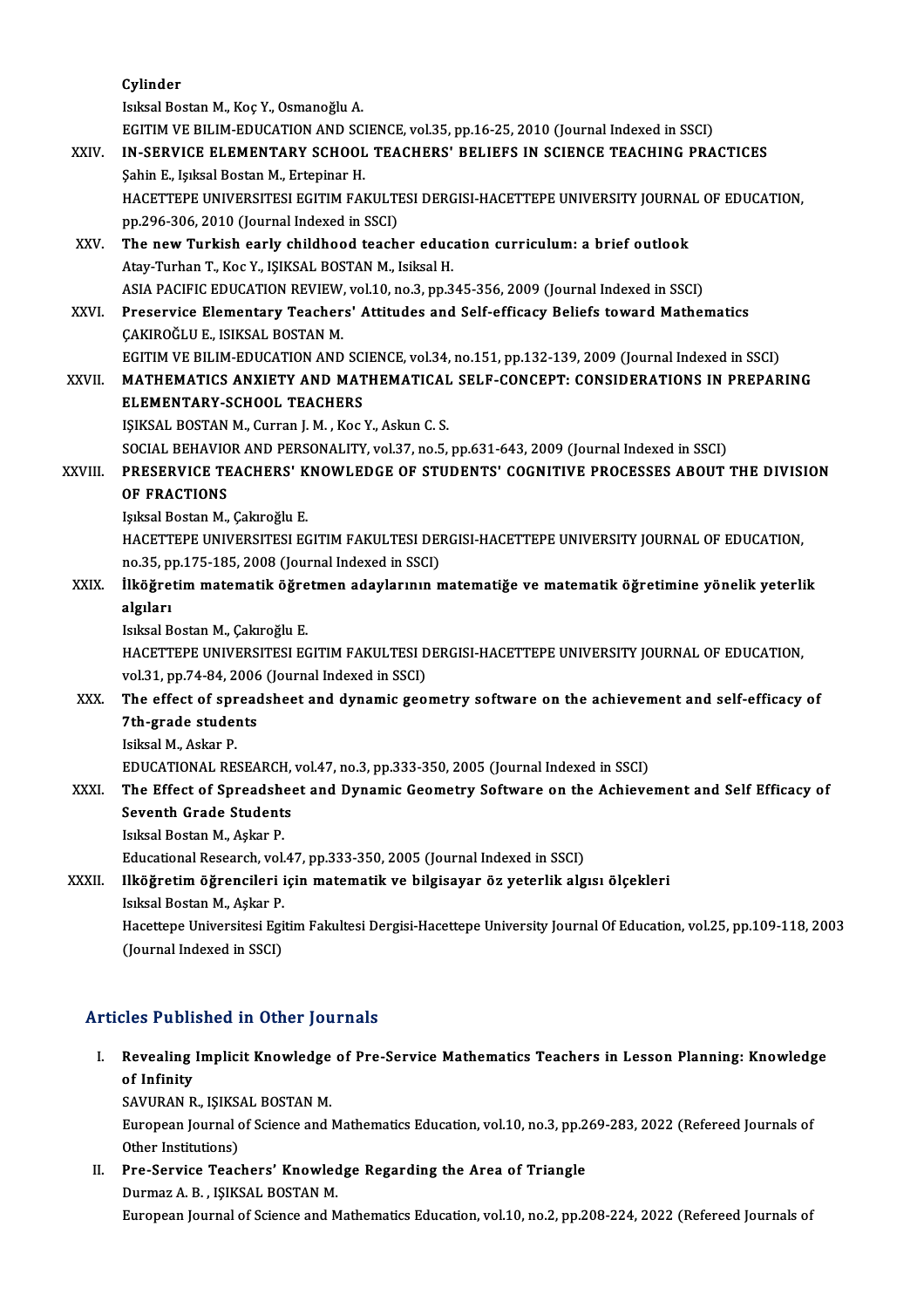Other Institutions)

Other Institutions)<br>III. Supporting Pre-service Mathematics Teachers' Professional Noticing of Students' Reasoning About<br>Langth Other In<br>Suppor<br>Length<br>Engene L Supporting Pre-service Mathe<br>Length<br>Ergene B.C., IŞIKSAL BOSTAN M.<br>European Journal of Scionce and L

Length<br>Ergene B. C. , IŞIKSAL BOSTAN M.<br>European Journal of Science and Mathematics Education, vol.10, no.1, pp.50-70, 2022 (Refereed Journals of Other<br>Institutions) Ergene B. C. ,<br>European Jou<br>Institutions)<br>Erem the ki European Journal of Science and Mathematics Education, vol.10, no.1, pp.50-70, 2022 (Refereed Journals of C<br>Institutions)<br>IV. From the knowledge to be taught to the learned knowledge: the quadrilaterals in the 5th-grade<br>AF

Institutions)<br>From the knowledge to be<br>AKAR N., IŞIKSAL BOSTAN M.<br>INTERNATIONAL JOURNAL O From the knowledge to be taught to the learned knowledge: the quadrilaterals in the 5th-grade<br>AKAR N., IŞIKSAL BOSTAN M.<br>INTERNATIONAL JOURNAL OF MATHEMATICAL EDUCATION IN SCIENCE AND TECHNOLOGY, 2022 (Journal<br>Indexed in E

AKAR N., IŞIKSAL BOSTAN M.<br>INTERNATIONAL JOURNAL OF MATHEMATICAL EDUCATION IN SCIENCE AND TECHNOLOGY, 2022 (Journal<br>Indexed in ESCI) INTERNATIONAL JOURNAL OF MATHEMATICAL EDUCATION IN SCIENCE AND TECHNOLOGY, 2022 (Journal<br>Indexed in ESCI)<br>V. Pre-service elementary teachers' noticing expertise of students' mathematical thinking: the case of<br>fractions

# Indexed in<br>Pre-servi<br>fractions<br>Coskup S-1 Pre-service elementary teachers' noticing e<br>fractions<br>Coskun S. D. , SİTRAVA R. T. , IŞIKSAL BOSTAN M.<br>INTERNATIONAL JOURNAL OF MATUEMATICAL I

fractions<br>Coskun S. D. , SİTRAVA R. T. , IŞIKSAL BOSTAN M.<br>INTERNATIONAL JOURNAL OF MATHEMATICAL EDUCATION IN SCIENCE AND TECHNOLOGY, 2021 (Journal Coskun S. D. , SİT<br>INTERNATIONAL<br>Indexed in ESCI)<br>A design based INTERNATIONAL JOURNAL OF MATHEMATICAL EDUCATION IN SCIENCE AND TECHNOLOGY, 2021 (Journal<br>Indexed in ESCI)<br>VI. A design based study: Characteristics of differentiated tasks for mathematically gifted students<br>Ordemia D. ISIK

Indexed in ESCI)<br>VI. A design based study: Characteristics of differentiated tasks for mathematically gifted students<br>Ozdemir D., IŞIKSAL BOSTAN M. A design based study: Characteristics of differentiated tasks for mathematically gifted students<br>Ozdemir D., IŞIKSAL BOSTAN M.<br>European Journal of Science and Mathematics Education, vol.9, no.3, pp.125-144, 2021 (Refereed

Ozdemir D., I<br>European Jou<br>Institutions)<br>Implements European Journal of Science and Mathematics Education, vol.9, no.3, pp.125-144, 2021 (Refereed Journ<br>Institutions)<br>VII. Implementation of technology enhanced activities for teaching slope in daily life situations<br>Vemen Ken

Institutions)<br>Implementation of technology enha<br>Yemen Karpuzcu S., IŞIKSAL BOSTAN M.<br>Elementary Education Online vol 20 ne. Implementation of technology enhanced activities for teaching slope in daily life situat<br>Yemen Karpuzcu S., IŞIKSAL BOSTAN M.<br>Elementary Education Online, vol.20, no.1, pp.1-19, 2021 (Refereed Journals of Other Institution

## Yemen Karpuzcu S., IŞIKSAL BOSTAN M.<br>Elementary Education Online, vol.20, no.1, pp.1-19, 2021 (Refereed Journals of Other Institutions)<br>VIII. Middle school students' attitudes towards the use of technology in mathematics l Elementary Education Online, v<br>Middle school students' att<br>gender make a difference?<br>Autokin E. Jakaal Bostan M Middle school students'<br>gender make a difference<br>Aytekin E., Işıksal Bostan M.<br>International Journal of Mat

gender make a difference?<br>Aytekin E., Işıksal Bostan M.<br>International Journal of Mathematical Education in Science and Technology, vol.50, no.5, pp.707-727, 2019<br>(Journal Indoved in ESCL) Aytekin E., Işıksal Bostan M<br>International Journal of M<br>(Journal Indexed in ESCI)<br>An in sonvise primery t

(Journal Indexed in ESCI)<br>IX. An in-service primary teacher's implementation of mathematical tasks: the case of length (Journal Indexed in ESCI)<br>An in-service primary teacher's impleme<br>measurement and perimeter instruction<br>COSKUN S.D., ISIKSAL POSTAN M An in-service primary teacher':<br>measurement and perimeter in<br>COSKUN S. D. , ISIKSAL BOSTAN M.<br>INTERNATIONAL JOURNAL OF MAT

measurement and perimeter instruction<br>COŞKUN S. D. , IŞIKSAL BOSTAN M.<br>INTERNATIONAL JOURNAL OF MATHEMATICAL EDUCATION IN SCIENCE AND TECHNOLOGY, vol.50, no.4, pp.486-<br>505-2010 (Journal Indoved in ESC) COŞKUN S. D. , IŞIKSAL BOSTAN M.<br>INTERNATIONAL JOURNAL OF MATH<br>505, 2019 (Journal Indexed in ESCI)<br>Effect of inquiry based instruction INTERNATIONAL JOURNAL OF MATHEMATICAL EDUCATION IN SCIENCE AND TECHNOLOGY, vol.50, no.4, pp.486-<br>505, 2019 (Journal Indexed in ESCI)<br>X. Effect of inquiry-based instruction enriched with origami activities on achievement, a

## 505, 2019 (Journal Indexed in ESCI)<br>Effect of inquiry-based instructi<br>in geometry<br>Kandil S., Işıksal-Bostan M. Effect of inquiry-based<br>in geometry<br>Kandil S., Işıksal-Bostan M.<br>INTERNATIONAL JOURNAL

in geometry<br>Kandil S., Işıksal-Bostan M.<br>INTERNATIONAL JOURNAL OF MATHEMATICAL EDUCATION IN SCIENCE AND TECHNOLOGY, vol.50, no.4, pp.557-<br>576, 2010 (Journal Indoved in ESC) Kandil S., Işıksal-Bostan M.<br>INTERNATIONAL JOURNAL OF MATH<br>576, 2019 (Journal Indexed in ESCI)<br>Middle school students' proporti INTERNATIONAL JOURNAL OF MATHEMATICAL EDUCATION IN SCIENCE AND TECHNOLOGY, vol.50, no.4, pp.557<br>576, 2019 (Journal Indexed in ESCI)<br>XI. Middle school students' proportional reasoning in real life contexts in the domain of

- 576, 2019 (Jour<br>Middle school<br>measurement<br>Avan P. Joksel Middle school students<br>measurement<br>Ayan R., Işıksal Bostan M.<br>International Journal of M
	-

measurement<br>Ayan R., Işıksal Bostan M.<br>International Journal of Mathematical Education in Science and Technology, vol.50, no.1, pp.65-81, 2019 (Journal Ayan R., Işıksal B<br>International Jou<br>Indexed in ESCI)<br>Porcontions of International Journal of Mathematical Education in Science and Technology, vol.50, no.1, pp.65-81, 2019 (Journ<br>Indexed in ESCI)<br>XII. Perceptions of Pre-service Elementary Mathematics Teachers on Their Technological Pedagog

# Indexed in ESCI)<br>Perceptions of Pre-service Elementary Mathematic<br>Content Knowledge (TPACK) Regarding Geometry<br>Pulut A. Jaksel Bestan M Perceptions of Pre-ser<br>Content Knowledge (Tl<br>Bulut A., Isıksal Bostan M.<br>Journal of Computers in M

Content Knowledge (TPACK) Regarding Geometry<br>Bulut A., Isıksal Bostan M.<br>Journal of Computers in Mathematics and Science Teaching, vol.38, no.2, pp.153-176, 2019 (Refereed Journals of<br>Other Institutione) Bulut A., Isiksal Bos<br>Journal of Compute<br>Other Institutions)<br>Elementary math Journal of Computers in Mathematics and Science Teaching, vol.38, no.2, pp.153-176, 2019 (Refereed Journal<br>Other Institutions)<br>XIII. Elementary mathematics teachers' professional development: Mathematics coaching İlköğreti

### Other Institutions)<br>Elementary mathematics teachers' professional development: Matematik öğretmenlerinin mesleki gelişimi: Matematik koçluğu<br>AVÇÜN B. Jaksal Bestan M Elementary mathematics<br>matematik öğretmenlerin<br>AYGÜN B., Işıksal-Bostan M.<br>Elementany Education Onlin matematik öğretmenlerinin mesleki gelişimi: Matematik koçluğu<br>AYGÜN B., Işıksal-Bostan M.<br>Elementary Education Online, vol.18, no.1, pp.52-77, 2019 (Refereed Journals of Other Institutions)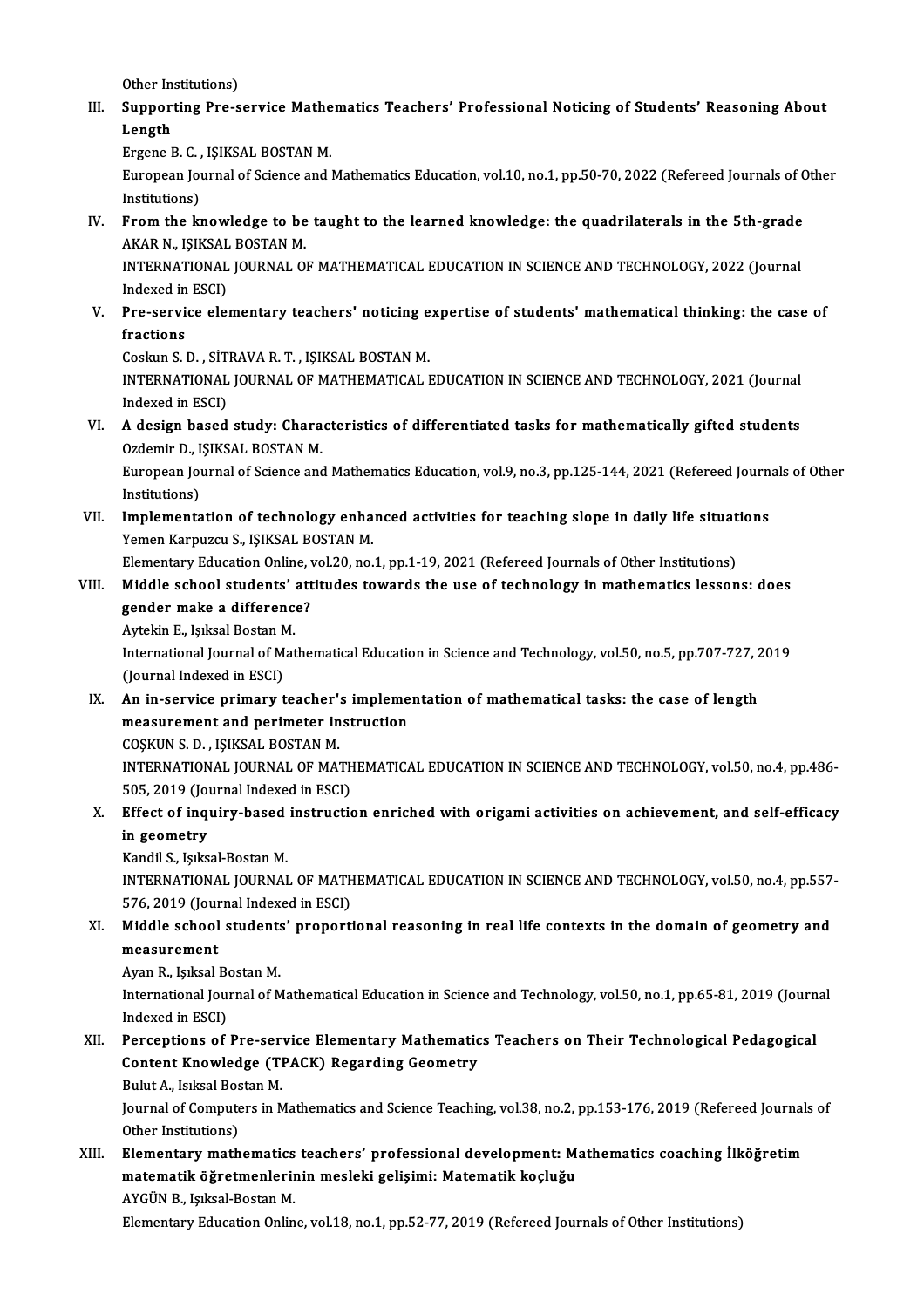| XIV.   | The Evaluation of a Pre-Service Mathematics Teacher's TPACK: A Case of 3D Shapes with GeoGebra                                                                                                   |
|--------|--------------------------------------------------------------------------------------------------------------------------------------------------------------------------------------------------|
|        | Saralar I., Işıksal Bostan M., Akyüz D.                                                                                                                                                          |
|        | INTERNATIONAL JOURNAL FOR TECHNOLOGY IN MATHEMATICS EDUCATION, vol.25, pp.3-21, 2018 (Journal                                                                                                    |
|        | Indexed in ESCI)                                                                                                                                                                                 |
| XV.    | The Analysis of a Novice Primary Teacher's Mathematical Knowledge in Teaching: Area Measurement                                                                                                  |
|        | Doğan Coşkun S., Isıksal Bostan M.                                                                                                                                                               |
|        | International Journal for Mathematics Teaching and Learning, vol.19, pp.1-21, 2018 (International Refereed                                                                                       |
| XVI.   | University Journal)                                                                                                                                                                              |
|        | The Nature of Middle School Mathematics Teachers'xx Pedagogical Content Knowledge: The Case of                                                                                                   |
|        | the Volume Of Prisms                                                                                                                                                                             |
|        | Tekin Sitrava R., Isıksal Bostan M.                                                                                                                                                              |
|        | Australian Mathematics Teacher, vol.74, pp.22-30, 2018 (International Refereed University Journal)<br>Ortaokul Matematik Öğretmen Adaylarının Ondalık Gösterimlerle Çarpma ve Bölme İşlemlerinde |
| XVII.  | Kullandıkları Hesaplamaya Dayalı Stratejiler                                                                                                                                                     |
|        | Yemen Karpuzcu S., Kandil S., Isıksal Bostan M.                                                                                                                                                  |
|        | SDU International Journal of Educational Studies, vol.4, pp.96-109, 2017 (Other Refereed National Journals)                                                                                      |
| XVIII. | Pre-service middle school mathematics teachers' evaluations of discussions: the case of proof by                                                                                                 |
|        | contradiction                                                                                                                                                                                    |
|        | Demiray E., Işıksal Bostan M.                                                                                                                                                                    |
|        | MATHEMATICS EDUCATION RESEARCH JOURNAL, vol.29, pp.1-23, 2017 (Journal Indexed in ESCI)                                                                                                          |
| XIX.   | A Study On Pre-Service Teachers' Spatial Visualization Ability and Spatial Anxiety                                                                                                               |
|        | Erkek Ö., Isıksal Bostan M., Çakıroğlu E.                                                                                                                                                        |
|        | KASTAMONU EĞİTİM DERGİSİ, vol.25, pp.33-50, 2017 (Other Refereed National Journals)                                                                                                              |
| XX.    | Matematik Eğitiminde Origami Kullanımına Yönelik Öz YeterlikÖlçeği Geliştirilmesi ve Geçerlik                                                                                                    |
|        | Çalışmaları                                                                                                                                                                                      |
|        | Arslan O., Isıksal Bostan M.                                                                                                                                                                     |
|        | İlköğretim Online, vol.15, pp.548-559, 2016 (Other Refereed National Journals)                                                                                                                   |
| XXI.   | Middle School Students' Knowledge of History of Mathematics and Their Attitudes and Beliefs                                                                                                      |
|        | towards Using History in School Mathematics                                                                                                                                                      |
|        | Alpaslan M., Isiksal-Bostan M.                                                                                                                                                                   |
|        | HACETTEPE UNIVERSITESI EGITIM FAKULTESI DERGISI-HACETTEPE UNIVERSITY JOURNAL OF EDUCATION,                                                                                                       |
|        | vol.31, no.1, pp.142-162, 2016 (Journal Indexed in ESCI)                                                                                                                                         |
| XXII.  | Ortaokul Öğrencilerinin Matematik Tarihi Bilgileri ile Okul Matematiğinde Tarih Kullanılmasına İlişkin                                                                                           |
|        | Tutum ve İnanışları                                                                                                                                                                              |
|        | Alpaslan M., Isıksal Bostan M.                                                                                                                                                                   |
|        | Hacettepe Üniversitesi Eğitim Fakültesi Dergisi, vol.31, pp.1-20, 2016 (National Refreed University Journal)                                                                                     |
| XXIII. | The nature of middle school mathematics teachers subject matter knowledge The case of volume of                                                                                                  |
|        | prisms                                                                                                                                                                                           |
|        | Tekin Sitrava R., Isıksal Bostan M.                                                                                                                                                              |
| XXIV.  | International Journal of Educational Sciences, vol.12, pp.29-37, 2016 (Journal Indexed in ESCI)                                                                                                  |
|        | The Nature of Middle School Mathematics Teachers' Subject Matter Knowledge: The Case of Volume<br>of Prisms(1)                                                                                   |
|        | Sitrava R. T., Işıksal Bostan M.                                                                                                                                                                 |
|        | INTERNATIONAL JOURNAL OF EDUCATIONAL SCIENCES, vol.12, pp.29-37, 2016 (Journal Indexed in ESCI)                                                                                                  |
| XXV.   | A Case Study on Mathematical Classroom Discourse in a Fifth Grade Classroom                                                                                                                      |
|        | Şahin Doğruer Ş., Isıksal Bostan M., Koç Y.                                                                                                                                                      |
|        | Gaziantep University Journal of Social Sciences, vol.14, pp.299-322, 2015 (Other Refereed National Journals)                                                                                     |
| XXVI.  | The role of spatial anxiety geometry self efficacy and gender in predicting geometry achievement                                                                                                 |
|        | Erkek Ö., Isıksal Bostan M.                                                                                                                                                                      |
|        | İlköğretim-Online, vol.14, pp.164-180, 2015 (Other Refereed National Journals)                                                                                                                   |
| XXVII. | Teacher Beliefs toward Using Alternative Teaching Approaches in Science and Mathematics Classes                                                                                                  |
|        |                                                                                                                                                                                                  |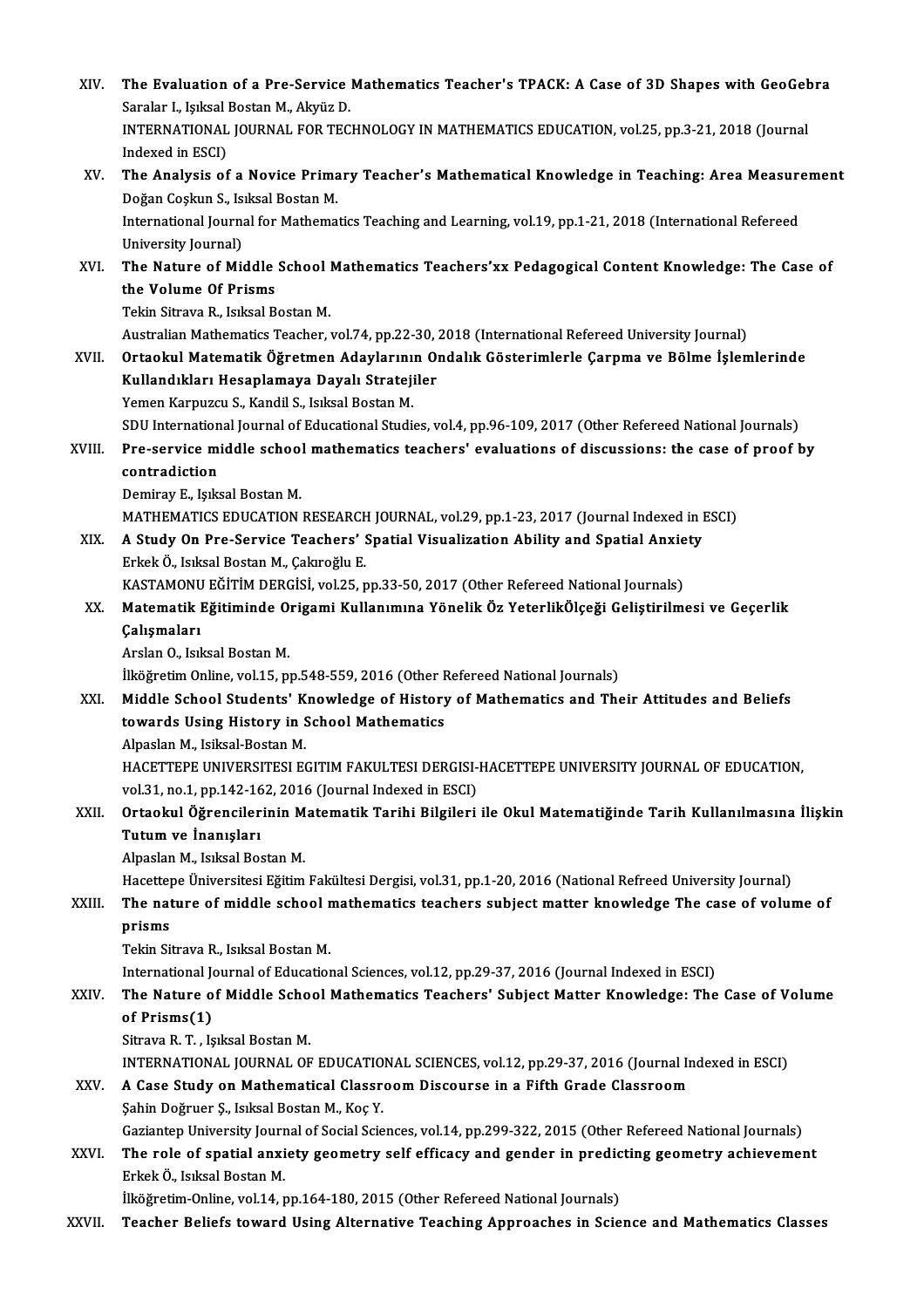# Related to Experience in Teaching<br>Islisel Bestan M. Sobin E. Extenuor H Related to Experience in Teaching<br>Isıksal Bostan M., Şahin E., Ertepınar H.<br>International Journal of Environmental

Isiksal Bostan M., Şahin E., Ertepinar H.

International Journal of Environmental Science Education, vol.10, pp.603-621, 2015 (Refereed Journals of Other<br>Institutions) International Journal of Environmental Science Education, vol.10, pp.603-621, 2015 (Refereed Journals of<br>Institutions)<br>XXVIII. Getting Ready for the Profession: Prospective Teachers' Noticing Related to Teacher Actions<br>Orm

Institutions)<br>Getting Ready for the Profession:<br>Osmanoglu A., Işıksal Bostan M., Koç Y.<br>AUSTRALIAN JOURNAL OF TEACHER F Getting Ready for the Profession: Prospective Teachers' Noticing Related to Teacher Act<br>Osmanoglu A., Işıksal Bostan M., Koç Y.<br>AUSTRALIAN JOURNAL OF TEACHER EDUCATION, vol.40, pp.29-51, 2015 (Journal Indexed in ESCI)<br>An e Osmanoglu A., Işıksal Bostan M., Koç Y.<br>AUSTRALIAN JOURNAL OF TEACHER EDUCATION, vol.40, pp.29-51, 2015 (Journal Indexed in ESCI)<br>XXIX. An examination of the 7thgrade mathematics teacher's guidebook in terms of the rel

AUSTRALIAN JOURNAL OF TEACHER EDUCATION, vol.40, pp.29-51, 2015 (Journal Indexed in ESCI)<br>An examination of the 7thgrade mathematics teacher's guidebook in terms of the relationship<br>between mathematics and science 7. Sınıf An examination of the 7thgrade mathematics teach<br>between mathematics and science 7. Sınıf matemati<br>derslerinin ilişkilendirilmesi açısından incelenmesi<br>Yoniterri B. Jeilrel Bestan M between mathematics and<br>derslerinin ilişkilendirilme<br>Yeniterzi B., Işiksal-Bostan M.<br>Elementery Education Online derslerinin ilişkilendirilmesi açısından incelenmesi<br>Yeniterzi B., Işiksal-Bostan M.<br>Elementary Education Online, vol.14, no.2, pp.407-420, 2015 (Refereed Journals of Other Institutions)

Yeniterzi B., Işiksal-Bostan M.<br>Elementary Education Online, vol.14, no.2, pp.407-420, 2015 (Refereed Journals of Other Institutions)<br>XXX. An examination of the 7th grade mathematics teacher s guidebook in terms of the rel Elementary Education Online, vol.14, no<br>An examination of the 7th grade m<br>between mathematics and science<br>Veniterri B. Jolisel Bestan M An examination of the 7th<br>between mathematics and<br>Yeniterzi B., Isıksal Bostan M.<br><sup>İlkäğnatim</sup> Online vel 14 nn 4

**between mathematics and science<br>Yeniterzi B., Isıksal Bostan M.<br>İlköğretim-Online, vol.14, pp.407-420, 2015 (Other Refereed National Journals)<br>An Investisation inte the Perfermanee Solution Strategies and Difficult** 

## Yeniterzi B., Isıksal Bostan M.<br>İlköğretim-Online, vol.14, pp.407-420, 2015 (Other Refereed National Journals)<br>XXXI. An Investigation into the Performance Solution Strategies and Difficulties in Middle School Students<br>Calc İlköğretim-Online, vol.14, pp.407-420, 2015 (Other Referd<br>An Investigation into the Performance Solution Str<br>Calculation of the Volume of a Rectangular Prism<br>Perhan T.S., Jakaal Bestan M An Investigation into the Pe<br>Calculation of the Volume<br>Reyhan T. S. , Isıksal Bostan M.<br>International Journal for Math

Reyhan T. S., Isiksal Bostan M.

Calculation of the Volume of a Rectangular Prism<br>Reyhan T. S. , Isıksal Bostan M.<br>International Journal for Mathematics Teaching and Learning, vol.2, no.2, pp.2-27, 2014 (Refereed Journals of<br>Other Institutions) International Journal for Mathematics Teaching and Learning, vol.2, no.2, pp.2-27, 2014 (Refereed Journals<br>Other Institutions)<br>XXXII. An investigation of pre service mathematics teachers views and reflections about element

## Other Institutions)<br>An investigation of pre service mathemat<br>mathematics classes instructional issues<br>Poğan Coshun S. Jaksal Bostan M. Kos V. An investigation of pre service mathematics classes instructional iss<br>Doğan Coşkun S., Isıksal Bostan M., Koç Y.<br>Cariantan University Journal of Social Scie mathematics classes instructional issues<br>Doğan Coşkun S., Isıksal Bostan M., Koç Y.<br>Gaziantep University Journal of Social Sciences, vol.12, pp.913-926, 2013 (Other Refereed National Journals)<br>The nature of prespective mat

### Doğan Coşkun S., Isıksal Bostan M., Koç Y.<br>Gaziantep University Journal of Social Sciences, vol.12, pp.913-926, 2013 (Other Refereed National Journa<br>XXXIII. The nature of prospective mathematics teachers' pedagogical conte Gaziantep University Journal c<br>The nature of prospective<br>multiplication of fractions<br>Jaikaal M. Cakroğlu E The nature of prosp<br>multiplication of fra<br>Isiksal M., Çakıroğlu E.<br>IQUPNAL OF MATUEM multiplication of fractions<br>Isiksal M., Çakıroğlu E.<br>JOURNAL OF MATHEMATICS TEACHER EDUCATION, vol.14, no.3, pp.213-230, 2011 (Journal Indexed in ESCI)<br>The Nature of Prespective Mathematics Teachers Pedesessical Centent Kn

### Isiksal M., Çakıroğlu E.<br>JOURNAL OF MATHEMATICS TEACHER EDUCATION, vol.14, no.3, pp.213-230, 2011 (Journal Indexed in ESON)<br>XXXIV. The Nature of Prospective Mathematics Teachers Pedagogical Content Knowledge The Case o **JOURNAL OF MATHEMATICS T<br>The Nature of Prospective<br>Multiplication of Fractions**<br>Journal Bostan M. Colunežiu E The Nature of Prospective Mathematics Teachers Pedagogical Content Knowledge The Case of Multiplication of Fractions<br>Isıksal Bostan M., Çakıroğlu E. Multiplication of Fractions<br>Isıksal Bostan M., Çakıroğlu E.<br>Journal of Mathematics Teacher Education, vol.14, pp.213-230, 2011 (Refereed Journals of Other Institutions)<br>Conder Differences Boganding Mathematics Ashievement

#### Isıksal Bostan M., Çakıroğlu E.<br>Journal of Mathematics Teacher Education, vol.14, pp.213-230, 2011 (Refereed Journals of Other Institutions)<br>XXXV. Gender Differences Regarding Mathematics Achievement The Case of Turkis Journal of Mathematics Teach<br>Gender Differences Regard<br>Isıksal Bostan M., Çakıroğlu E.<br>Sebool Scionce and Mathemati Gender Differences Regarding Mathematics Achievement The Case of Turkish Middle School Students<br>Isiksal Bostan M., Çakıroğlu E.

School Science and Mathematics, vol.108, pp.113-120, 2008 (Refereed Journals of Other Institutions)

### XXXVI. Elementary school curriculum reform in Turkey<br>Koc Y., Isiksal M., BULUT S. Elementary school curriculum reform in Turkey<br>Koc Y., Isiksal M., BULUT S.<br>INTERNATIONAL EDUCATION JOURNAL, vol.8, no.1, pp.30-39, 2007 (Journal Indexed in ESCI)<br>An Analysis of the New Elementary Mathematics Teacher Educat

#### XXXVII. An Analysis of the New Elementary Mathematics Teacher Education Curriculum in Turkey<br>Isiksal Bostan M., Koç Y., Bulut S., Tulay A. T. INTERNATIONAL EDUCATION JOURNAL, vol<br>An Analysis of the New Elementary Ma<br>Isıksal Bostan M., Koç Y., Bulut S., Tulay A. T.<br>The Mathematics Educator vol 17 nn 41 51 An Analysis of the New Elementary Mathematics Teacher Education Curriculum in<br>Isıksal Bostan M., Koç Y., Bulut S., Tulay A. T.<br>The Mathematics Educator, vol.17, pp.41-51, 2007 (Refereed Journals of Other Institutions)<br>Ilkö

### Isıksal Bostan M., Koç Y., Bulut S., Tulay A. T.<br>The Mathematics Educator, vol.17, pp.41-51, 2007 (Refereed Journals of Other Institutions)<br>XXXVIII. İlköğretim matematik öğretmen adaylarının epistemolojik kavramlamaları Ün The Mathematics I<br>İlköğretim mate<br>düzeyinin etkisi<br>Jokaal Bostan M İlköğretim matematik öğretmen adaylarının epistemolojik kavramlamaları Üniversite ve sınıf<br>düzeyinin etkisi<br>Isıksal Bostan M., Kurt G., Doğan O., Cakıroğlu E.

düzeyinin etkisi<br>Isıksal Bostan M., Kurt G., Doğan O., Çakıroğlu E.<br>İLKÖĞRETİM ONLİNE, vol.6, pp.313-321, 2007 (Other Refereed National Journals)<br>Elementary Sebael Currisulum in Turkey

### XXXIX. Elementary School Curriculum in Turkey<br>Koc Y., Isiksal Bostan M., Bulut S. İLKÖĞRETİM ONLİNE, vol.6, pp.3<br>Elementary School Curriculu<br>Koç Y., Isıksal Bostan M., Bulut S.<br>International Education Journal

International Education Journal, vol.8, pp.30-39, 2007 (Refereed Journals of Other Institutions)

XL. Teacher Efficacy and Academic Performance Isıksal Bostan M., Çakıroğlu E.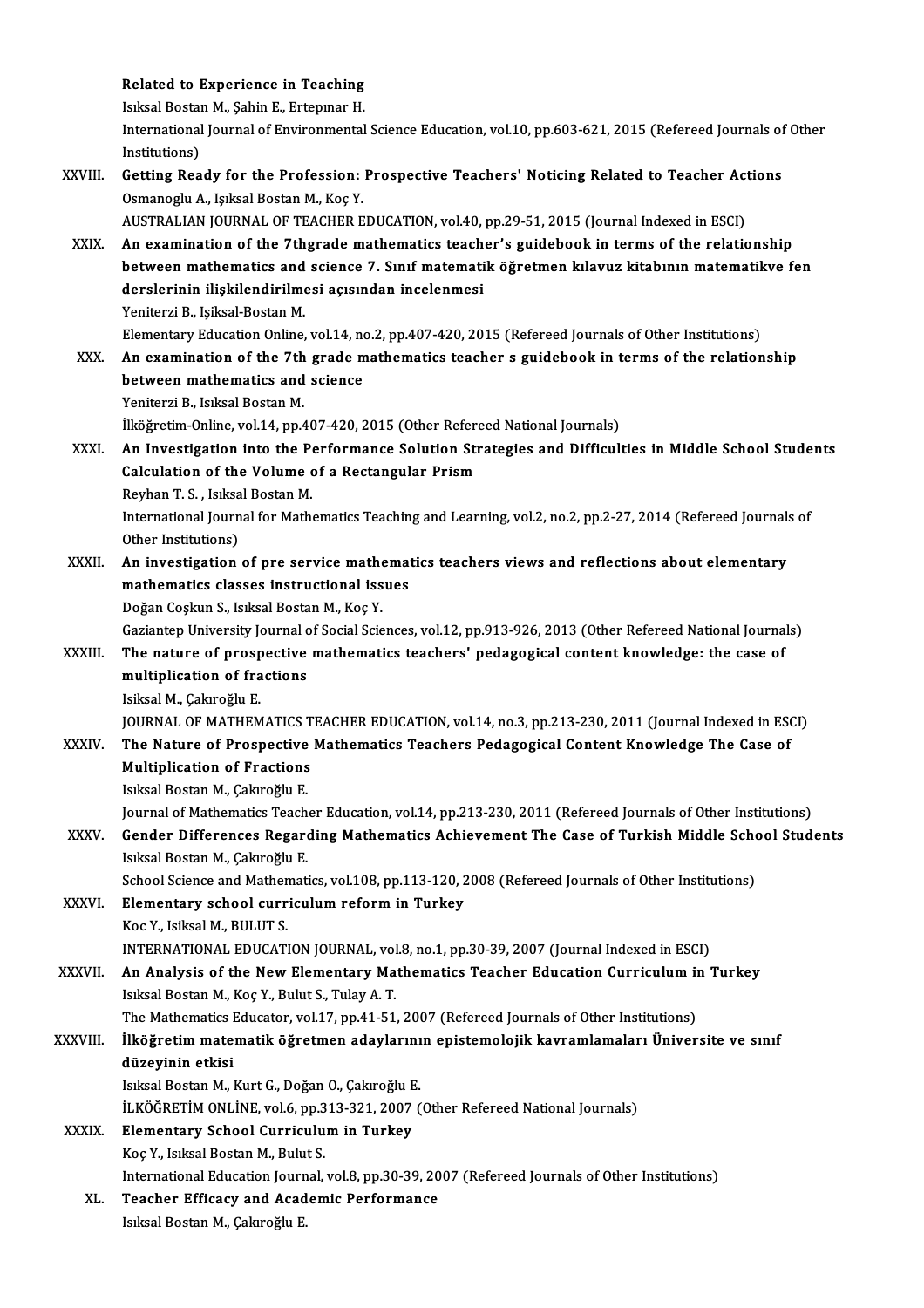Academic Exchange Quarterly Journal, vol.9, no.4, 2005 (Refereed Journals of Other Institutions)<br>Pre Service Teachers Perfermance in Their University Coursewerk and Mathematical

Academic Exchange Quarterly Journal, vol.9, no.4, 2005 (Refereed Journals of Other Institutions)<br>XLI. Pre Service Teachers Performance in Their University Coursework and Mathematical Self Efficacy Academic Exchange Quarterly Journal, vol.9, no.4, 2005 (Referee<br>Pre Service Teachers Performance in Their University Co<br>Beliefs What is the Role of Gender and Year in Program<br>Islisel Beeten M Pre Service Tea<br>Beliefs What is<br>Isıksal Bostan M.<br>The Methematice Beliefs What is the Role of Gender and Year in Program<br>Isıksal Bostan M.<br>The Mathematics Educator, vol.15, pp.8-16, 2005 (Refereed Journals of Other Institutions)<br>Flektronik tablelama ve dinamik seemetri yazılımını kullana

Isıksal Bostan M.<br>The Mathematics Educator, vol.15, pp.8-16, 2005 (Refereed Journals of Other Institutions)<br>XLII. Elektronik tablolama ve dinamik geometri yazılımını kullanarak çalışma yapraklarını geliştirilmesi<br>Isıks The Mathematics Educator<br>Elektronik tablolama ve<br>Isıksal Bostan M., Aşkar P.<br><sup>İlköğrotim Online vol 2.</sup> nı <mark>Elektronik tablolama ve dinamik geometri yazılımını kullanarak çal</mark><br>Isıksal Bostan M., Aşkar P.<br>İlköğretim-Online, vol.2, pp.10-18, 2003 (Other Refereed National Journals)

İlköğretim-Online, vol.2, pp.10-18, 2003 (Other Refereed National Journals)<br>Books & Book Chapters

I. Matematik Eğitiminde Etkinlikler ve Uygulamaları ID & DOON GAuptors<br>Matematik Eğitiminde Etkinlikler ve Uygulamaları<br>DEDE Y., AYDIN E., BUKOVA GÜZEL E., ÇAKIROĞLU E., ISIKSAL BOSTAN M., ASLAN TUTAK F., KÖSE N., TANIŞLI D.,<br>GÜRRÜZ R. AKGAKIN V. et al Matematik Eğitiminde Etki<br>DEDE Y., AYDIN E., BUKOVA G<br>GÜRBÜZ R., AKÇAKIN V., et al.<br>Pezem Akademi Ankara 2020 DEDE Y., AYDIN E., BUKOVA GÜ<br>GÜRBÜZ R., AKÇAKIN V., et al.<br>Pegem Akademi, Ankara, 2020 Pegem Akademi, Ankara, 2020<br>Refereed Congress / Symposium Publications in Proceedings

efereed Congress / Symposium Publications in Proceedings<br>I. The influence of the context of conditional probability problems on probabilistic thinking: A case<br>study with teacher condidates The influence of the context of<br>study with teacher candidates<br>OLCUN B. ISIXSAL BOSTAN M The influence of the contex<br>study with teacher candida<br>OLGUN B., ISIKSAL BOSTAN M.<br>Eleventh Congress of the Euro

study with teacher candidates<br>OLGUN B., ISIKSAL BOSTAN M.<br>Eleventh Congress of the European Society for Research in Mathematics Education (CERME11), Utrecht,<br>Netherlands E., 10 Eebruary 2019 OLGUN B., ISIKSAL BOSTAN M.<br>Eleventh Congress of the European<br>Netherlands, 5 - 10 February 2019<br>Mathematical prestiess of teach Netherlands, 5 - 10 February 2019

II. Mathematical practices of teachers in technology-enhanced classrooms: A case of teaching slope concept

YEMEN KARPUZCU S., ISIKSAL BOSTAN M.

concept<br>YEMEN KARPUZCU S., ISIKSAL BOSTAN M.<br>The Eleventh Congress of the European Society for Research in Mathematics Education (CERME10, February 6-10,<br>2010), Utrecht, Netherlands & 10 February 2010 YEMEN KARPUZCU S., ISIKSAL BOSTAN M.<br>The Eleventh Congress of the European Society for<br>2019), Utrecht, Netherlands, 6 - 10 February 2019<br>Sesvekültünel Asıdan Üstün Yetanekli Öğrengi The Eleventh Congress of the European Society for Research in Mathematics Education (CERME1<br>2019), Utrecht, Netherlands, 6 - 10 February 2019<br>III. Sosyokültürel Açıdan Üstün Yetenekli Öğrencilerin Matematiksel Modelleme De

2019), Utrecht, Netherlands, 6<br>Sosyokültürel Açıdan Üstür<br>Karataş F. İ. , Isıksal Bostan M.<br>International Congress en Cift Karataş F. İ. , Isıksal Bostan M.<br>International Congress on Gifted and Talented Education, Malatya, Turkey, 1 - 03 November 2019, pp.187-190

Karataş F. İ. , Isıksal Bostan M.<br>International Congress on Gifted and Talented Education, Malatya, Turkey, 1 - 03 November 2019, pp<br>IV. Second Grade Students' Solution Strategies While Solving Two-Step Multiplication International Congress on<br>Second Grade Students'<br>Kandil S., Isıksal Bostan M.<br>2. Illuclarares: Temel Făiti Second Grade Students' Solution Strategies While Solving Two-Step Multiplicatio<br>Kandil S., Isıksal Bostan M.<br>2. Uluslararası Temel Eğitim Kongresi, Muğla, Turkey, 23 - 27 October 2019, pp.1272-1276<br>STRATECİES USED BY EİRST

Kandil S., Isıksal Bostan M.<br>2. Uluslararası Temel Eğitim Kongresi, Muğla, Turkey, 23 - 27 October 2019, pp.1272-1276<br>2. V. STRATEGİES USED BY FİRST GRADE STUDENTS İN THE PROCESS OF SOLVİNG JOİN PROBLEMS 2. Uluslararası Temel Eğitim Kongresi, Muğla, Turkey, 23 - 2'<br>STRATEGİES USED BY FİRST GRADE STUDENTS İN TH<br>Aytekin E., Çakıroğlu E., Sevinç Ş., Işıksal Bostan M., Kandil S.<br>2. Uluslararası Tamel Eğitim Kongresi, İsmir Tur STRATEGİES USED BY FİRST GRADE STUDENTS İN THE PROCESS OF SOLV<br>Aytekin E., Çakıroğlu E., Sevinç Ş., Işıksal Bostan M., Kandil S.<br>2. Uluslararası Temel Eğitim Kongresi , İzmir, Turkey, 23 - 27 October 2019, pp.219<br>Bortakal Aytekin E., Çakıroğlu E., Sevinç Ş., Işıksal Bostan M., Kandil S.<br>2. Uluslararası Temel Eğitim Kongresi , İzmir, Turkey, 23 - 27 October 2019, pp.219<br>1. Portakal Tadı Yoğun Olan Karışımları Belirleme: Yedinci Sınıf Öğrenci

# 2. Uluslarara<br>Portakal Ta<br>Stratejileri<br>Avon Givek E Portakal Tadı Yoğun Olan K.<br>Stratejileri<br>Ayan Civak R., Isıksal Bostan M.<br>Uluelararası Fan Matamatik Cü

Stratejileri<br>Ayan Civak R., Isıksal Bostan M.<br>Uluslararası Fen, Matematik, Girişimcilik ve Teknoloji Eğitimi Kongresi, İzmir, Turkey, 12 - 14 April 2019, pp.786-Ayan<br>Ulusl<br>792<br>Pir d Vluslararası Fen, Matematik, Girişimcilik ve Teknoloji Eğitimi Kongresi, İzmir, Turkey, 12 - 14 April 2019, pp.786-<br>192<br>VII. Bir Öğretmen Adayının Öğretmenlik Uygulaması Kapsamında Kullandığı Soru Türlerinin İncelenmesi<br>19

792<br>Bir Öğretmen Adayının (<br>Çaylan B., Isıksal Bostan M.<br>Türk Bilgisayar ve Matamat Bir Öğretmen Adayının Öğretmenlik Uygulaması Kapsamında Kullandığı Soru Türlerinin İncelenme<br>Çaylan B., Isıksal Bostan M.<br>Türk Bilgisayar ve Matematik Eğitimi Sempozyumu-4 (TURKBİLMAT 4), İzmir, Turkey, 26 - 28 September 2

Çaylan B., Isi<br>Türk Bilgisay<br>pp.524-525<br>The Imnast Türk Bilgisayar ve Matematik Eğitimi Sempozyumu-4 (TURKBİLMAT 4), İzmir, Turkey, 26 - 28 Septim - 28 Septim - 28 Septim - 28 Septim - 28 Septim - 28 Septim - 28 Septim - 28 Septim - 28 Septim - 28 Septim - 28 Septim - 28 S

pp.524-525<br>The Impact of an Authentic Intervention on Students' Proportion<br>ISIKSAL BOSTAN M., AYAN CİVAK R., YEMEN KARPUZCU S., BAKTEMUR G.<br>International Conference en Advance Beseersh in Teaching and Education The Impact of an Authentic Intervention on Students' Proportional Reasoning Skil<br>ISIKSAL BOSTAN M., AYAN CİVAK R., YEMEN KARPUZCU S., BAKTEMUR G.<br>International Conference on Advance Research in Teaching and Education, 10 -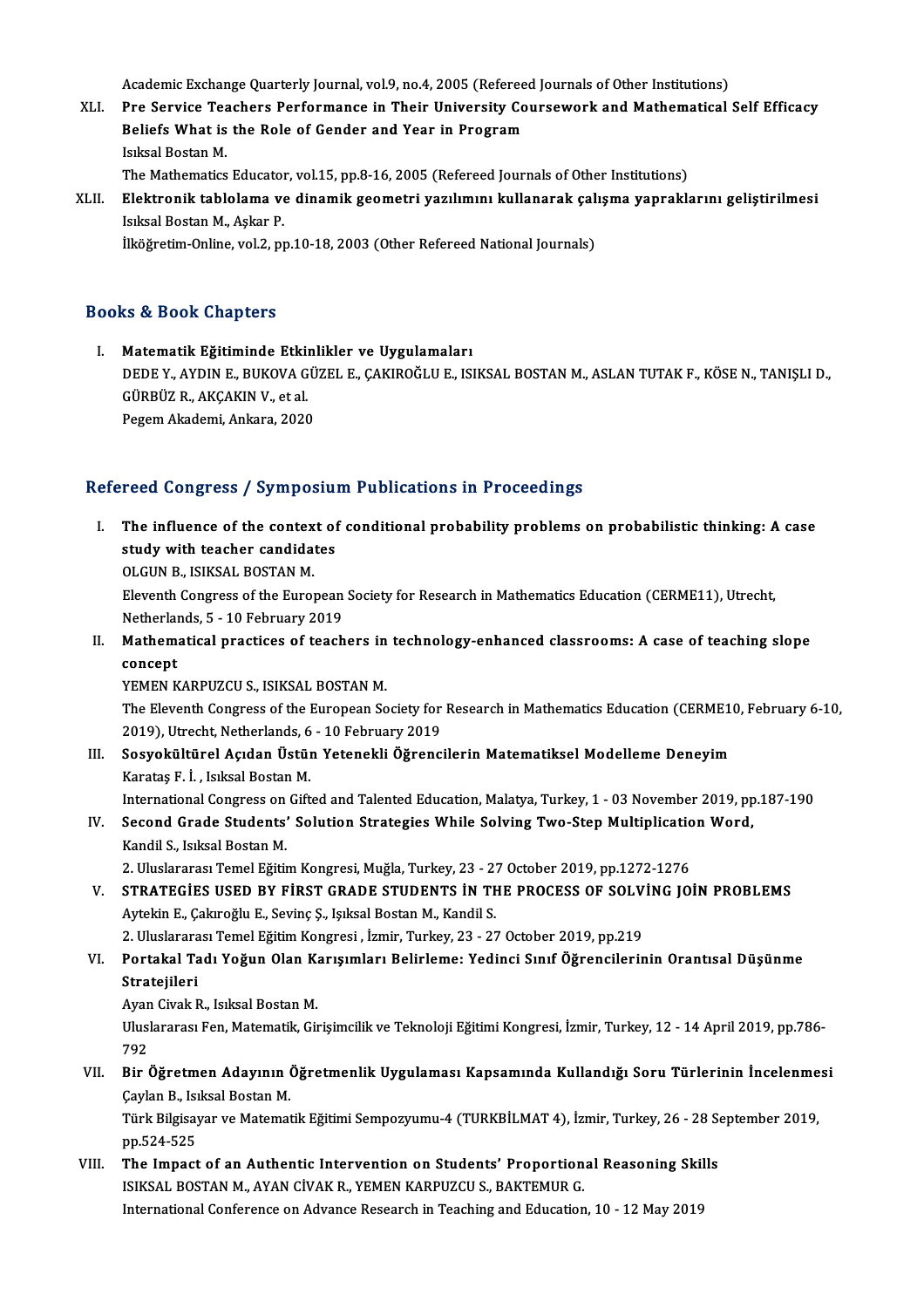IX. Erken Orantısal Akıl Yürütmeye Yönelik Varsayıma Dayalı Bir Öğrenme Rotası Geliştirme Erken Orantısal Akıl Yürütmeye Yönelik Varsa<br>Ayan Civak R., Isıksal Bostan M., Yemen Karpuzcu S.<br>International Conference en Science Methematics I Erken Orantısal Akıl Yürütmeye Yönelik Varsayıma Dayalı Bir Öğrenme Rotası Geliştirme<br>Ayan Civak R., Isıksal Bostan M., Yemen Karpuzcu S.<br>International Conference on Science, Mathematics, Entrepreneurship and Technology Ed Ayan Civak R., Isıksal Bostan M., Yemen Karpuzcu S.<br>International Conference on Science, Mathematics, Entrepreneurship and Technology Education, İzmir, Turkey, 12<br>- 14 April 2019, pp.584-585 International Conference on Science, Mathematics, Entrepreneurship and Technology Education, İzm<br>- 14 April 2019, pp.584-585<br>X. Orantısal akıl yürütmeye ilk adımlar: yedinci sınıf öğrencilerinin birimleri birleştirme ve<br>vi - 14 April 2019, pp.584-585<br>Orantısal akıl yürütmeye il<br>yinelemedeki gösterimleri<br><sup>Yomon Karnuzcu S.</sup> İsi<sup>kçal Bo</sup> Orantısal akıl yürütmeye ilk adımlar: yedinci :<br>yinelemedeki gösterimleri<br>Yemen Karpuzcu S., Isıksal Bostan M., Ayan Civak R.<br>International Conference en Science Mathematics I yinelemedeki gösterimleri<br>Yemen Karpuzcu S., Isıksal Bostan M., Ayan Civak R.<br>International Conference on Science, Mathematics, Entrepreneurship and Technology Education, İzmir, Turkey, 12<br>- 14 April 2019, pp.499-500 Yemen Karpuzcu S., Isıksal B<br>International Conference on<br>- 14 April 2019, pp.499-500<br>Mathematically Cifted Stu International Conference on Science, Mathematics, Entrepreneurship and Technology Education, İzmir, Tur. - 14 April 2019, pp.499-500<br>XI. Mathematically Gifted Students'xx reflections on using history of mathematics in math - 14 April 20<br>Mathematic<br>classroom<br>karates f.i... Mathematically Gifted Studer<br>classroom<br>karataş f. i. , ISIKSAL BOSTAN M.<br>11th international conference er classroom<br>karataş f. i. , ISIKSAL BOSTAN M.<br>11th international conference on mathematical creativity and Giftedness, 22 - 24 August 2019 karataş f. i. , ISIKSAL BOSTAN M.<br>11th international conference on mathematical creativity and Giftedness, 22 - 24 August 2019<br>XII. A math teacher's participation in a classroom design research: teaching of ratio and p 11th international conference on mathematical creation.<br>A math teacher's participation in a classroon<br>AYAN CİVAK R., ISIKSAL BOSTAN M., STEPHAN M.<br>Eleventh Congress of the European Society for Bo A math teacher's participation in a classroom design research: teaching of ratio and proportion<br>AYAN CİVAK R., ISIKSAL BOSTAN M., STEPHAN M.<br>Eleventh Congress of the European Society for Research in Mathematics Education ( AYAN CİVAK R., ISIKSAL BOSTAN M., STEPHAN M.<br>Eleventh Congress of the European Society for Research in Mathematics Education (CERME11), 6 - 10 February<br>2019 Eleventh Congress of the European Society for Research in Mathematics Education (CERME11), 6 - 10 February<br>2019<br>XIII. The influence of the context of conditional probability problems onprobabilistic thinking: A case<br>atudy 2019<br>The influence of the context of<br>study with teacher candidates<br>OLCUN BUSEKSAL BOSTAN M The influence of the contex<br>study with teacher candida<br>OLGUN B., ISIKSAL BOSTAN M.<br>The Flewenth Conference of the study with teacher candidates<br>OLGUN B., ISIKSAL BOSTAN M.<br>The Eleventh Conference of the European Society for Research in Mathematics Education (CERME), 6 - 10<br>February 2019 OLGUN B., ISIKSAL BOSTAN M. The Eleventh Conference of the European Society for Research in Mathematics Education (CERN<br>February 2019<br>XIV. A student teacher's responses to contingent moment and task development process<br>AVTERIN E ISIKSAL POSTAN M February 2019<br>A student teacher's response<br>AYTEKİN E., ISIKSAL BOSTAN M.<br>The Fleventh Conference of the l The Eleventh Conference of the European Society for Research in Mathematics Education (CERME), 6 - 10<br>February 2019 AYTEKİN E. ISIKSAL BOSTAN M. The Eleventh Conference of the European Society for Research in Mathematics Education (CERME), 6 - 10<br>February 2019<br>XV. Prospective Middle School Mathematics Teachers' Conceptions and Affective Dispositions toward<br>Mathemat February 2019<br>Prospective I<br>Mathematics<br>Kondil S. Jokss Prospective Middle Sch<br>Mathematics<br>Kandil S., Işıksal Bostan M.<br>International Congrees on Mathematics<br>Kandil S., Işıksal Bostan M.<br>International Congress on Science and Education (ICSE2018), Afyon, Turkey, 28 - 30 September 2018, vol.1, no.1,<br>pp.416-417 Kandil S., Işıksal Bostan M. XVI. First Grade Students' Counting Strategies KANDİL S., ISIKSAL BOSTAN M., SEVİNÇ Ş., ÇAKIROĞLU E. International Congress on Science and Education (ICSE2018), 28 - 30 September 2018, pp.427-428 KANDİL S., ISIKSAL BOSTAN M., SEVİNÇ Ş., ÇAKIROĞLU E.<br>International Congress on Science and Education (ICSE2018), 28 - 30 September 2018, pp.427-428<br>XVII. A Study on Students' Algebraic Reasoning Regarding Pattern Generali International Congress on Science and Education (ICSE2018), 28 - 30 Septen<br>A Study on Students' Algebraic Reasoning Regarding Pattern Gener<br>Paper presented at European Conference on Educational Research<br>Örel 7. Jalisel Bee A Study on Students' Algebraic R<br>Paper presented at European Co:<br>Özel Z., Işıksal Bostan M., Sitrava R. T.<br>ECEP Polzano Italy 3 - 07 Sentembe Paper presented at European Conference on<br>Özel Z., Işıksal Bostan M., Sitrava R. T.<br>ECER, Bolzano, Italy, 3 - 07 September 2018, pp.1<br>What paper folding san do for the consents Özel Z., Işıksal Bostan M., Sitrava R. T.<br>ECER, Bolzano, Italy, 3 - 07 September 2018, pp.1<br>XVIII. What paper folding can do for the concepts of parallelism and perpendicularity<br>Catman Aksoy E., Isıksal Bostan M. ECER, Bolzano, Italy, 3 - 07 Septem<br>What paper folding can do for<br>Catman Aksoy E., Işıksal Bostan M.<br>International Conference on Mathe What paper folding can do for the concepts of parallelism and perpendicularity<br>Çatman Aksoy E., Işıksal Bostan M.<br>International Conference on Mathematics and Mathematics Education , Ordu, Turkey, 27 - 29 June 2018, pp.739-Catm<br>Inter<br>741<br>1 sur International Conference on Mathematics and Mathemat<br>741<br>XIX. 1.sınıf öğrencilerinin problem kurma deneyimleri<br>Colureğlu E. Karece E.T. Savine S. Jalicel Bestan M. Salı 741<br>1.sınıf öğrencilerinin problem kurma deneyimleri<br>Çakıroğlu E., Karaca E. T. , Sevinç Ş., Işıksal Bostan M., Şeker V.<br>1. uluslarası sınıf öğretmenliği semnegyumu. Ankara Turkey 1.sınıf öğrencilerinin problem kurma deneyimleri<br>Çakıroğlu E., Karaca E. T. , Sevinç Ş., Işıksal Bostan M., Şeker V.<br>1. uluslarası sınıf öğretmenliği sempozyumu, Ankara, Turkey, 11 - 14 April 2018, pp.1<br>Pre servise middle Cakıroğlu E., Karaca E. T. , Sevinç Ş., Işıksal Bostan M., Şeker V.<br>1. uluslarası sınıf öğretmenliği sempozyumu, Ankara, Turkey, 11 - 14 April 2018, pp.1<br>XX. Pre-service middle school mathematics teachers' interpretation o 1. uluslarası sınıf<br>Pre-service mic<br>contrapositive<br>DEMİRAY E. Bos Pre-service middle s<br>contrapositive<br>DEMİRAY E., Bostan M.<br>10th Congress of the E. contrapositive<br>DEMİRAY E., Bostan M.<br>10th Congress of the European-Society-for-Research-in-Mathematics-Education (CERME), Dublin, Ireland, 1 - 05<br>February 2017, np.129,146 **DEMİRAY E., Bostan M.<br>10th Congress of the Europe<br>February 2017, pp.139-146<br>The role of definitions on** XXI. The role of definitions on classification of solids including (non)prototype examples: The case of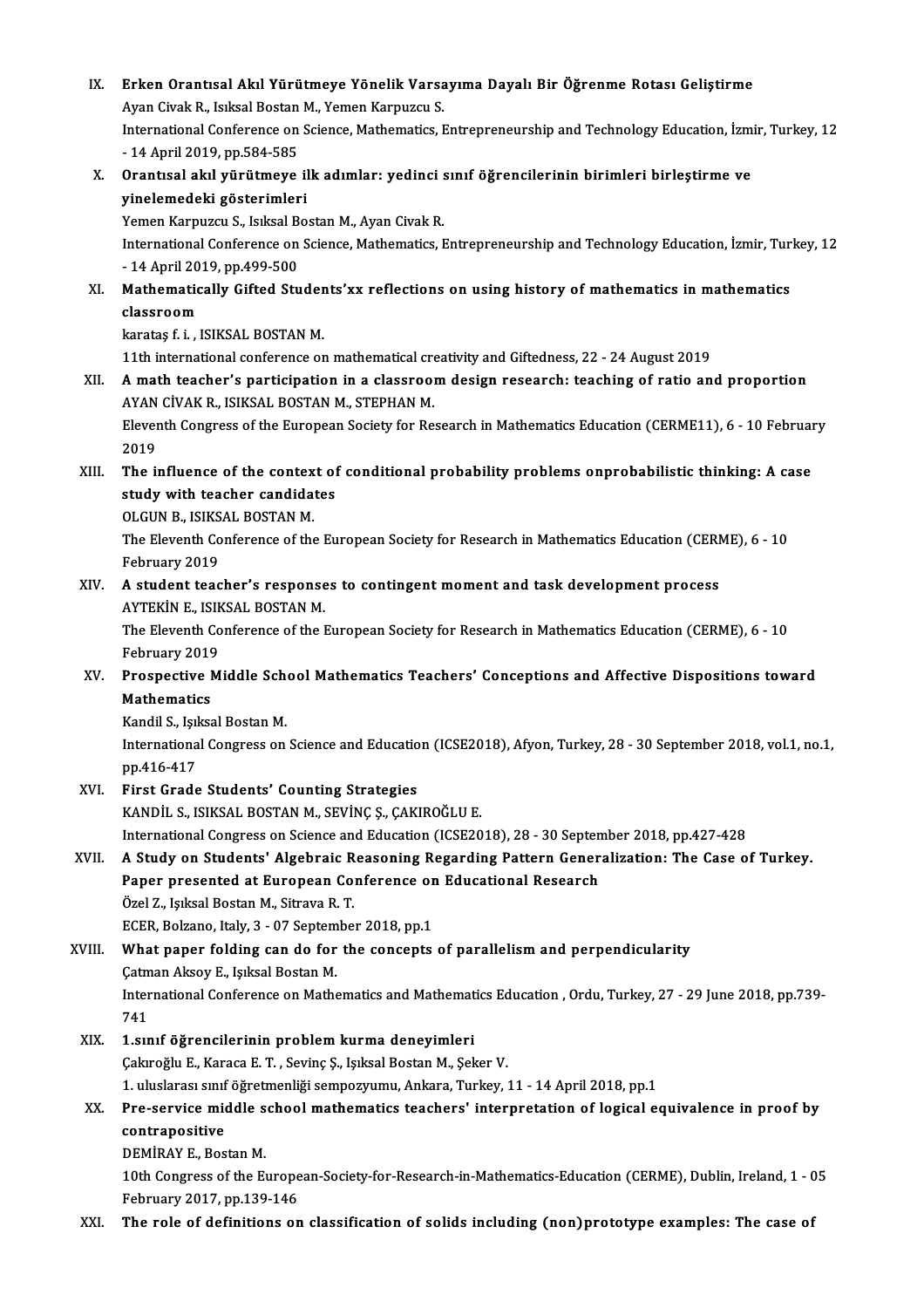#### cylinder and prism

Isiksal-BostanM.,Yemen-Karpuzcu S.

10th Congress of the European-Society-for-Research-in-Mathematics-Education (CERME), Dublin, Ireland, 1 - 05 Isiksal-Bostan M., Yemen-Karpu<br>10th Congress of the European<br>February 2017, pp.3320-3327<br>Is the use of CooCohre adv

- XXII. Is the use of GeoGebra advantageous in the process of argumentation?<br>Erkek O., Isiksal-Bostan M. February 2017, pp.3320-3<br>Is the use of GeoGebra<br>Erkek O., Isiksal-Bostan M.<br><sup>Oth Congrees of the Euron</sup> Is the use of GeoGebra advantageous in the process of argumentation?<br>Erkek O., Isiksal-Bostan M.<br>9th Congress of the European-Society-for-Research-in-Mathematics-Education (CERME), Prague, Czech Republic, 4 Erkek O., Isiksal-Bostan M.<br>9th Congress of the European-So<br>- 08 February 2015, pp.121-127<br>THE DEVELOPMENT OF ATTL
- 9th Congress of the European-Society-for-Research-in-Mathematics-Education (CERME), Prague, Czech Republ:<br>- 08 February 2015, pp.121-127<br>XXIII. THE DEVELOPMENT OF ATTITUDES AND BELIEFS QUESTIONNAIRE TOWARDS USING HISTORY O - 08 February 2015, pp.121-127<br>THE DEVELOPMENT OF ATTITUDES AND BELIE<br>MATHEMATICS IN MATHEMATICS EDUCATION<br>Alpeelan MusiksAL POSTAN MULASER C THE DEVELOPMENT OF ATTITUDES AI<br>MATHEMATICS IN MATHEMATICS EDU<br>Alpaslan M., IŞIKSAL BOSTAN M., HASER Ç.<br>7th Congress of the European Society for L MATHEMATICS IN MATHEMATICS EDUCATION<br>Alpaslan M., IŞIKSAL BOSTAN M., HASER Ç.<br>7th Congress of the European-Society-for-Research-in-Mathematics-Education (ERME), Rzeszow, Poland, 9 - 13<br>February 2011, pp.1661-1669 Alpaslan M., IŞIKSAL BOSTAN M., HASER Ç. Th Congress of the European-Society-for-Research-in-Mathematics-Education (ERME), Rzeszow, Poland, 9 - 13<br>February 2011, pp.1661-1669<br>XXIV. Pre-service Teachers' content and pedagogical content knowledge structures about m
- February 2011, pp.1661-1669<br>Pre-service Teachers' content and pedagogical content knowledge structures about mul<br>algorithm and area-perimeter relations: What is the role of teaching methods courses?<br>YOC V. ISIVSAL POSTAN M Pre-service Teachers' content and pedagogical content<br>algorithm and area-perimeter relations: What is the<br>KOC Y., ISIKSAL BOSTAN M., SEVİŞ Ş., ÇAKMAK S., BULUT S.<br>American Educational Bessersh Association (AERA) 2010 ( algorithm and area-perimeter relations: What is the role of teaching methods courses?<br>KOC Y., ISIKSAL BOSTAN M., SEVIȘ Ș., ÇAKMAK S., BULUT S.<br>American Educational Research Association (AERA) 2010 Annual Meeting, 30 April KOC Y., ISIKSAL BOSTAN M., SEVIŞ Ş., ÇAKMAK S., BULUT S.<br>American Educational Research Association (AERA) 2010 Annual Meeting, 30 April - 04 May 2010<br>XXV. Pre-service teachers' pedagogical content knowledge structures: Wha

American<br>**Pre-servi**<br>courses?<br>sevis s. *v* Pre-service teachers' pedagogical content<br>courses?<br>SEVİŞ Ş., KOC Y., ISIKSAL BOSTAN M., BULUT S.<br>The European Conference on Educational Boss courses?<br>SEVİŞ Ş., KOC Y., ISIKSAL BOSTAN M., BULUT S.<br>The European Conference on Educational Research (ECER), 10 - 12 September 2008

#### **Expert Reports**

- Xpert Reports<br>I. Başlık ÖĞRETMENLERİN KULLANDIKLARI FARKLILAŞTIRILMIŞ ÖĞRENME STRATEJİLERİNİN ANALİZİ<br>ISIKSAL ROSTAN M IST ROPOTES<br>Başlık ÖĞRETMEN<br>ISIKSAL BOSTAN M.<br>2015 **Başlıl**<br>ISIKSA<br>2015<br>Kâčr
	-
- ISIKSAL BOSTAN M.<br>2015<br>II. KÂĞIT ŞERİTLE BEŞGEN KATLAMA ÖĞRENCİ CEVAPLARININ MATEMATİKSEL DÜŞÜNCE AÇISINDAN<br>ANALIZI 2015<br>KÂĞIT ŞI<br>ANALİZİ<br>ISIYSAL P KÂĞIT ŞERİTLE BI<br>ANALİZİ<br>ISIKSAL BOSTAN M.<br>2015

ANALİZİ<br>ISIKSAL BOSTAN M.<br>2015

- ISIKSAL BOSTAN M.<br>2015<br>III. A Written Instrument for Assessing Students Units Coordination Structures<br>ISIKSAL POSTAN M 2015<br>A Written Instrum<br>ISIKSAL BOSTAN M.<br>2015 A Wri<br>ISIKS/<br>2015<br>Därt ISIKSAL BOSTAN M.<br>2015<br>IV. Dört İşlemde Yaşanan Zorluklarin Cinsiyet Sınıf ve Okul Seviyesine Göre İncelenmesi<br>ISIKSAL ROSTAN M
- 2015<br>Dört İşlemde Yaşa<br>ISIKSAL BOSTAN M.<br>2015 1<br>151KS/<br>2015<br>0PTA
- ISIKSAL BOSTAN M.<br>2015<br>V. ORTAOKUL MATEMATİKÖĞRETMENLERİNİN PEDAGOJİK ALAN BİLGİLERİNİN BAZI<br>PİLESENI ERACISINDAN İNCELENMESİ KONİ ÖRNEĞI 2015<br>ORTAOKUL MATEMATİKÖĞRETMENLERİNİN PEDAGO<br>BİLEŞENLERAÇISINDAN İNCELENMESİ KONİ ÖRNEĞİ<br>ISIKSAL POSTAN M ORTAOKUL MATEI<br>BİLEŞENLERAÇISI<br>ISIKSAL BOSTAN M.<br>2015 BİLEŞENLERAÇISINDAN İNCELENMESİ KONİ ÖRNEĞİ ISIKSAL BOSTAN M.<br>2015

#### Supported Projects

Supported Projects<br>ŞAHİN E., IŞIKSAL BOSTAN M., SAĞDIÇ A., AYTEKİN E., Project Supported by Higher Education Institutions, Ortaokul<br>Öğretmen Adaylannın Fen ve Matamatik Darslarinde Altamatif Öğretim Yaklasımlannın Kullanım Öü politicm Trojects<br>ŞAHİN E., IŞIKSAL BOSTAN M., SAĞDIÇ A., AYTEKİN E., Project Supported by Higher Education Institutions, Ortaokul<br>Öğretmen Adaylarının Fen ve Matematik Derslerinde Alternatif Öğretim Yaklaşımlarının Kul ŞAHİN E., IŞIKSAL BOSTAN M.,<br>Öğretmen Adaylarının Fen ve M<br>İncelenmesi, 2017 - Continues<br>Isılsal Bostan M. Telsöz C. So Öğretmen Adaylarının Fen ve Matematik Derslerinde Alternatif Öğretim Yaklaşımlarının Kullanımına İlişkin İnançlarının<br>İncelenmesi, 2017 - Continues<br>Işıksal Bostan M., Teksöz G., Semiz G. K. , TUBITAK Project, SÜRDÜRÜLEBİLİ Incelenmesi, 2017 - Continues